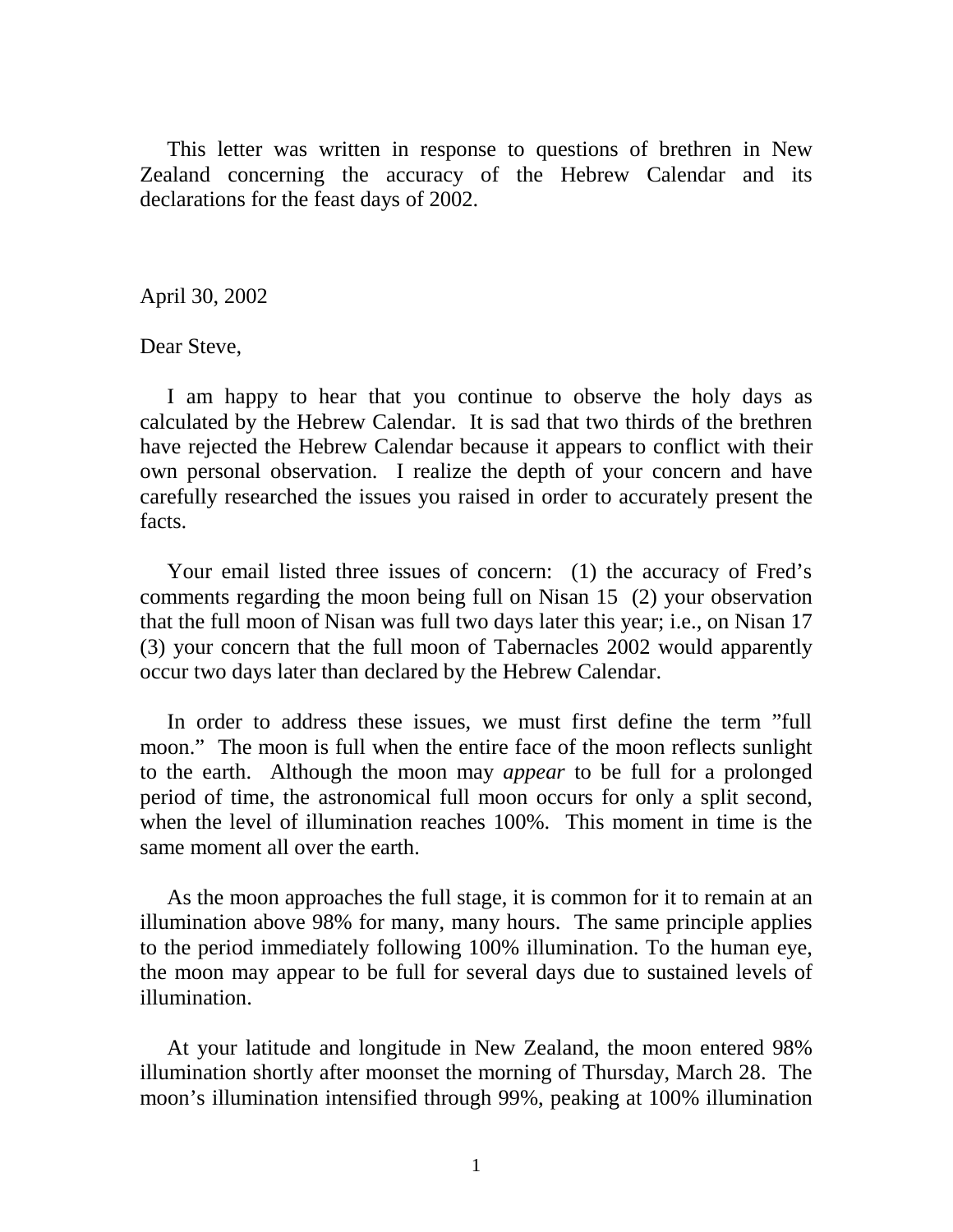for a split second, declined through 99% illumination and finally through 98% illumination. The moon exited a 98% illumination just before 12 noon on Saturday, March 30. Thus for 52 hours it was above a 98% illumination. This was the "full moon" that you and the other brethren observed this Passover season.

 The full moon this spring was a special occurrence. The moon appeared bigger than usual and the illumination was 16 to 17% brighter than average. There are two reasons for this: (1) the moon was very close to perigee (the point closest to the earth in its orbit) and (2) the earth was 1.6% closer to the sun. The following report from NASA will explain more fully. (Click on the perigee/apogee hyperlinks for further study if you wish.)

"Not all full Moons are alike," says astronomy professor George Lebo. "Sometimes pollution or volcanic ash shades them with interesting colors. Sometimes haloes form around them -- a result of ice crystals in the air." "This full Moon is unique in another way," he says. "It will be closer to Earth than usual."

The apparent size of the Moon at [perigee](http://fourmilab.ch/earthview/pacalc.html) and [apogee.](http://fourmilab.ch/earthview/pacalc.html)

"The moon's orbit around our planet is not a perfect circle," Lebo explains. "It's an ellipse." At one end of the ellipse (called apogee) the Moon lies 406,700 km from Earth. At the other end (called perigee) the Moon is only 356,400 km away -- a difference of 50 thousand km!

When the Moon is full on Feb. 27th it will be near perigee -- close to Earth. As a result the Moon will appear 9% wider than normal and shine 20% brighter.

The extra moonlight is caused, in part, by the Moon's nearness to Earth. But that's not all. The Sun is closer to Earth, too. Lebo explains: "Every year during northern winter, Earth is about 1.6% closer to the Sun than normal. (Like the Moon's orbit around Earth, Earth's orbit around the Sun is elliptical. Our closest approach to the Sun is called perihelion.) The Moon reflects sunlight, so the Moon is brighter during that time."

This effect should not to be confused with the famous "Moon Illusion" -- a trick of the eye that makes Moons rising near the horizon appear swollen. The nearby full Moon this week really will be bigger and brighter.

The brightness of full Moons in 2002 relative to that of an average full Moon. In Feb., for example, the Moon will be 20% brighter than average; in Aug. it will be 12% dimmer. These values take into account the varying distances of the Moon from Earth and of the Earth from the Sun.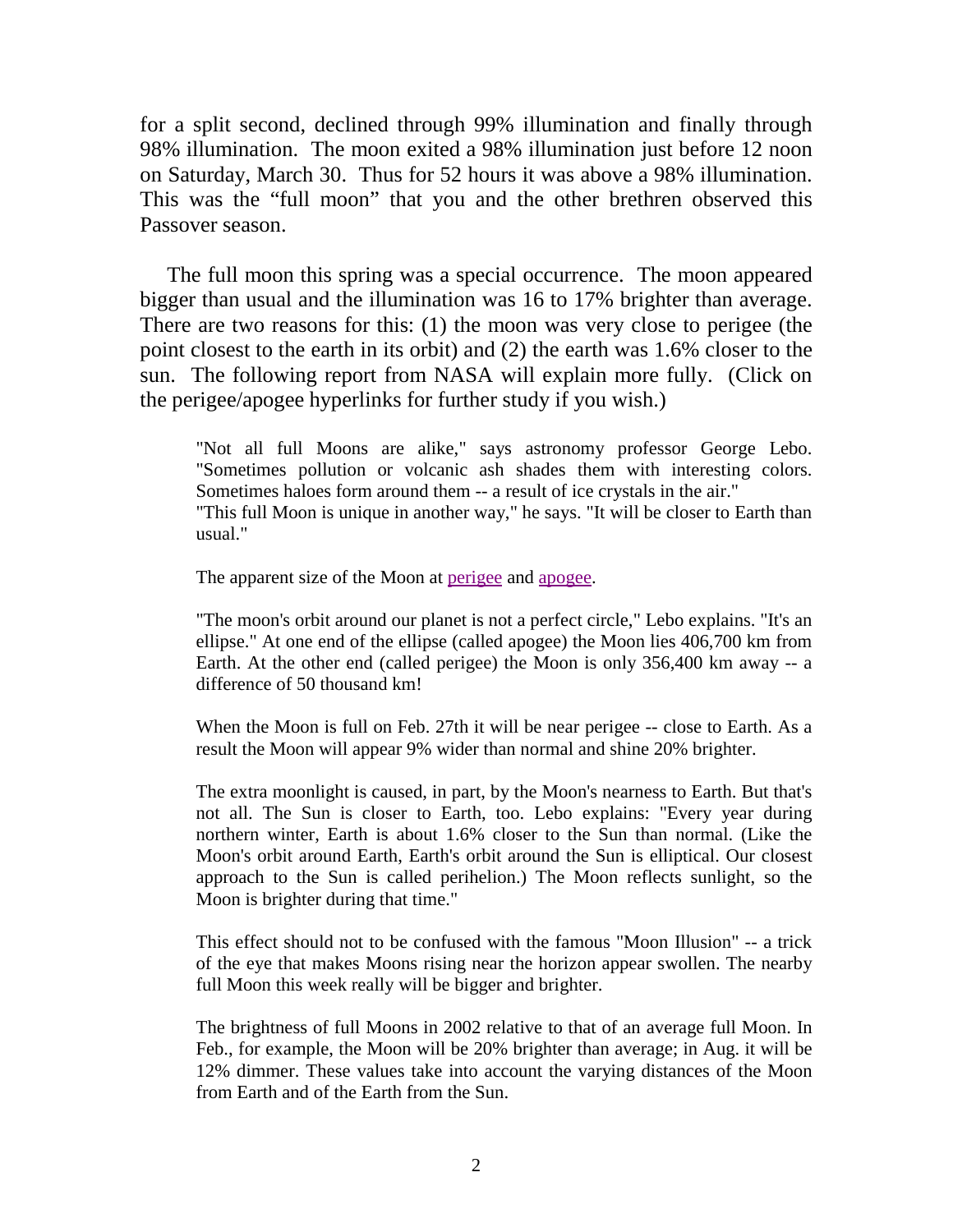The first three full Moons of 2002 are all brighter-than-average. All three happen when the Moon is near perigee, and when Earth is relatively close to the Sun. Full Moons later this year will be smaller and dimmer by comparison. For example, August's full Moon -- an "apogee Moon" -- will be about one-third dimmer than February's.

But will anyone notice the difference?

"The human eye can easily discern a 20 or 30% difference in the brightness of two similar light sources," says eye doctor Stuart Hiroyasu. By that reckoning, a sky watcher could tell the difference between a bright perigee Moon and a dimmer apogee Moon. But the two Moons would have to be side by side to effect the comparison -- not likely except in a science fiction movie!

#### [http://science.nasa.gov/headlines/y2002/26feb\\_bigmoonshine.htm](http://science.nasa.gov/headlines/y2002/26feb_bigmoonshine.htm)

 These facts help to explain the prolonged high level of illumination of the March moon. It is this very phenomenon that prevents the determination of the holy days by observation. The human eye cannot discern the difference between 98% and 100% of disc illumination. Furthermore, since differing levels of illumination may be seen at any given time, depending on one's geographical location, it is important to remember that the point of reference, according to Scripture, is Jerusalem. The determination of the full moon is based on the highest possible illumination for the area of Jerusalem, whether or not illumination in other geographical regions has attained the highest point. In addition, the calculation of the highest illumination possible is not made for the moon of Nisan 15, but for the moon of Tishri 15. This single calculation sets the date of both holy days, since there is a fixed period of 177 days between the two.

 Very few of our brethren are aware of the complex mathematics that are involved in the calculations of the Hebrew Calendar. These calculations must take into account the countless irregularities in the orbit of the moon over many centuries, which must be reconciled with the fixed period of days between Nisan 15 and Tishri 15. There are many years in which the orbit of the moon does not allow a full 100% illumination on the eve beginning these two holy days.

 The math underpinning the Hebrew Calendar calculates to the highest possible percentage of disc illumination for Tishri 15. The Hebrew Calendar then calculates forward to the month of Elul, the month just before the next Tishri. This is done to ensure the highest possible percentage of disc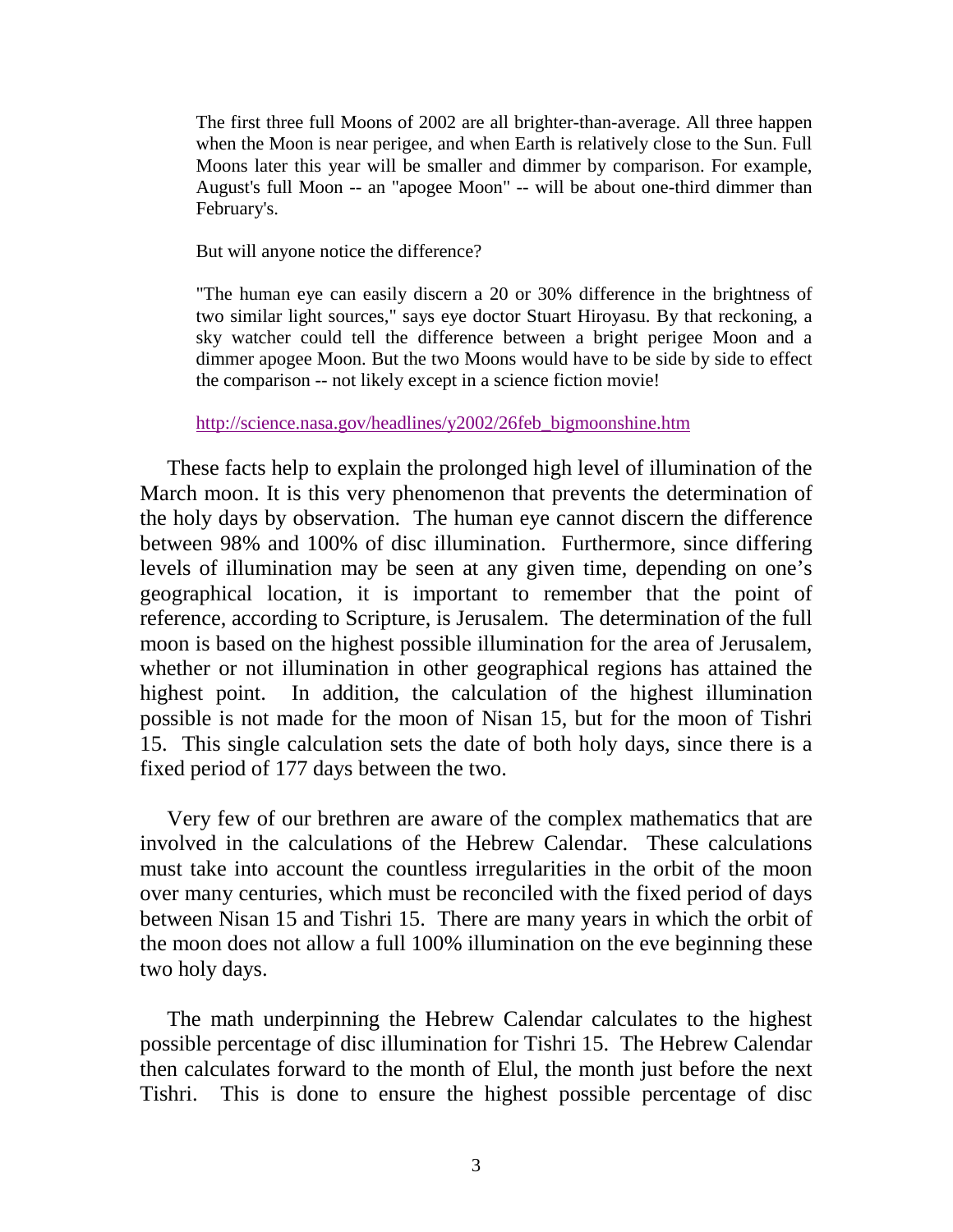illumination for the next Tishri 15. The best possible illumination for Nisan 15 is sandwiched between the best possible illuminations of two Tishri 15's. All of this must be viewed as a continuum within each 19-year cycle, which repeats over periods of centuries. Due to the irregularity of the moon's orbit (over 5,000 perturbations recorded to date), it is an astronomical impossibility that a perfect 100% illumination occur for both holy days in every year continuously over the decades and centuries. Although in most years the level of illumination will reach the 99 percentile and above, in one or two years of each 19-year cycle, illumination may dip to a low of 96-97% in Jerusalem (94-95% in other parts of the world). In view of these facts, let us consider the full moon just observed in New Zealand during the Passover/Unleavened Bread season of 2002.

### **Auckland Nisan 15, 2002**

 Viewing from Auckland, New Zealand, the moon rose at 5:48 PM (05:48 UT)\* the night of Wednesday, March 27, beginning the High Sabbath of Nisan 15 at 13.0 days of age with a disc illumination of 96.34% waxing. When the moon set Thursday morning, March 28, at 5:12 AM (17:12 UT) Auckland time, it had advanced in age to 13.5 days with a disc illumination of 97.85% waxing. Later that Thursday, March 28, during the daylight hours of the High Sabbath, around 2 PM (02:00 UT), the moon reached a 99% disc illumination.When the moon rose at 6:23 PM (06:23 UT) Auckland time Thursday evening, March 28, it had advanced to an age of 14.2 days with a disc illumination of 99.40% waxing.

 The moon above Auckland continued to wax after the end of the High Day. When the moon set at 6:27 AM (18:27 UT) Auckland time, Friday morning, March 29, it had advanced in age to 14.8 days with a disc illumination of 99.80% waxing. The moon reached 100% illumination at 7:25:57 AM (19:25:57 UT), Friday morning, March 29. When the moon

\_\_\_\_\_\_\_\_\_\_\_\_\_\_

<sup>\*</sup> Daylight Savings Time ended on Sunday, March 17, 2002, at 3:00:00 AM local daylight time. Daylight Savings Time starts on Sunday, October 6, 2002, at 2:00:00 AM local standard time.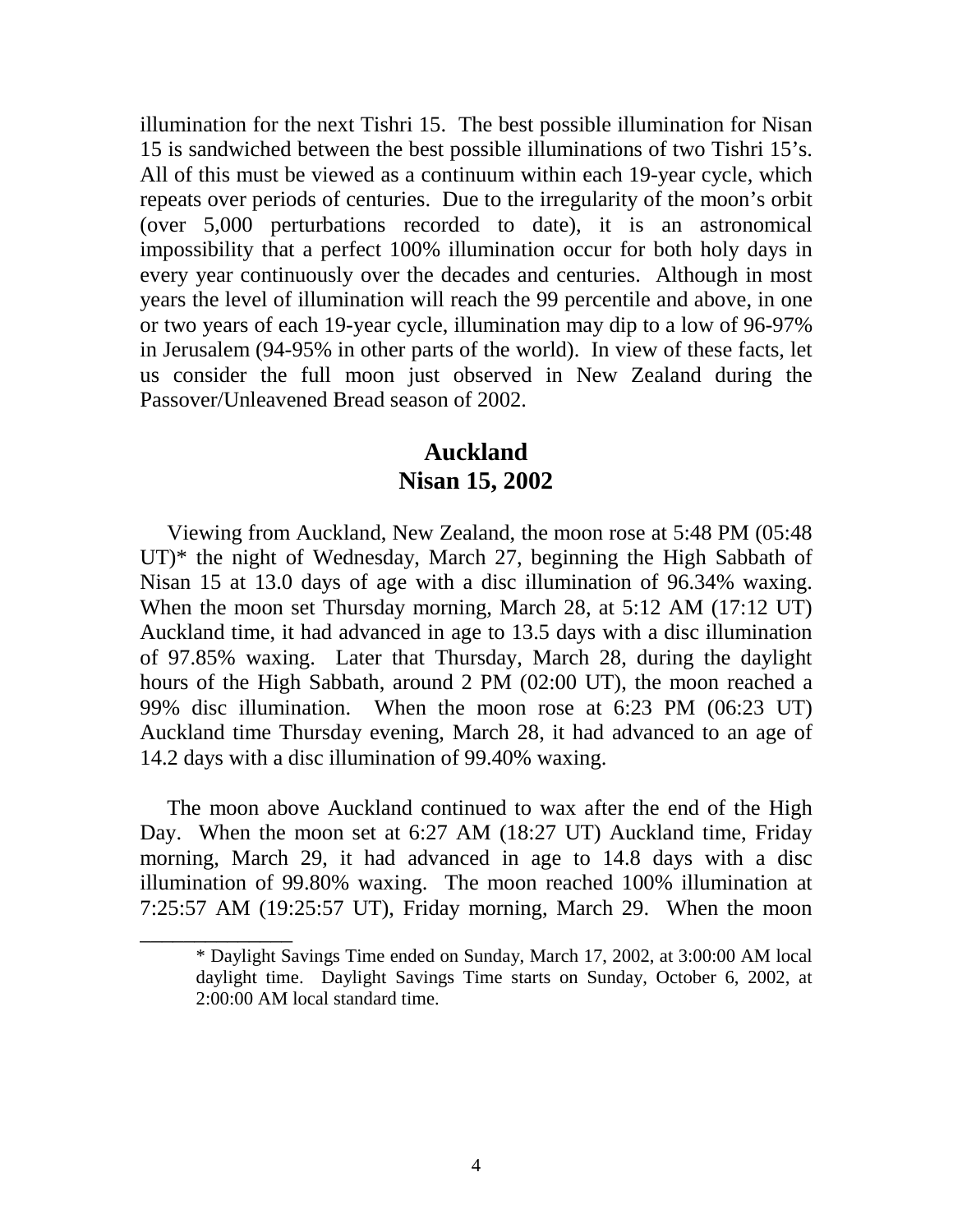rose at 6:56 PM (06:56 UT) Auckland time, Friday evening, March 29, it had advanced to an age of 15.4 with a disc illumination of 99.30 % waning. The moon remained at 99% illumination until 11:44:34 PM (11:44:34 UT), Friday, March 29, Auckland time, when it dropped to 98.99% waning. The moon had remained at 99% illumination for nearly 34 hours.

 The fact that the moon did not reach its highest illumination before the holy day ended in New Zealand should not be construed as evidence of the inaccuracy of the Hebrew Calendar. New Zealand is the first major country in the world to observe the holy days. Since the days designated by the Hebrew Calendar as Nisan 15 and Tishri 15 arrive several hours earlier in New Zealand than in Jerusalem, and the full moon is calculated from Jerusalem, the level of illumination in New Zealand may be noticeably lower than that in Jerusalem. During the current 19-year cycle, for example, the full moon of Nisan 15 at Auckland drops to 96.34% in 2002 and to 94.45% in 2013. During the other 17 years, however, illumination will range from 97.44% in 1997 to a high of 99.88% in both 2004 and 2011 (see Appendix A). In 7 of the 19 years, Nisan 15 will begin with a  $99\% +$  disc illumination. And, in another 7 of the 19 years, the degree of illumination will reach 98% +. The average illumination for the current cycle at Auckland is 98.46%.

 Comparing these facts with those of Jerusalem for the same 19-year period, we learn that 14 of the 19 years will have a 99%+ disc illumination, and 3 years will have a 98%+ disc illumination. Only 2 years will have a lower disc illumination, one of 96.25% and the other of 97.98% (see Appendix B). The average illumination for the current cycle at Jerusalem is 99.20%. This factors to .74% above Auckland's average illumination.

 When we lay the figures side by side, we can see that the level of illumination for Nisan 15 in Auckland this year is not an aberration or error in calendrical calculations. Typically, one or two years out of each 19-year cycle will dip in disc illumination below 97%. This phenomenon, which is a result of the variations in the moon's orbit, has existed since Old Testament times. It was in effect long before the birth of Jesus, and remained in effect throughout His ministry. In 27 AD (the first full year of His ministry), the level of illumination for Nisan 15 at Jerusalem dipped to a low of 96.96%. In 33 AD, however, disc illumination for Nisan 15 reached a high of 99.98%. The average for that 19-year cycle was 99.00%.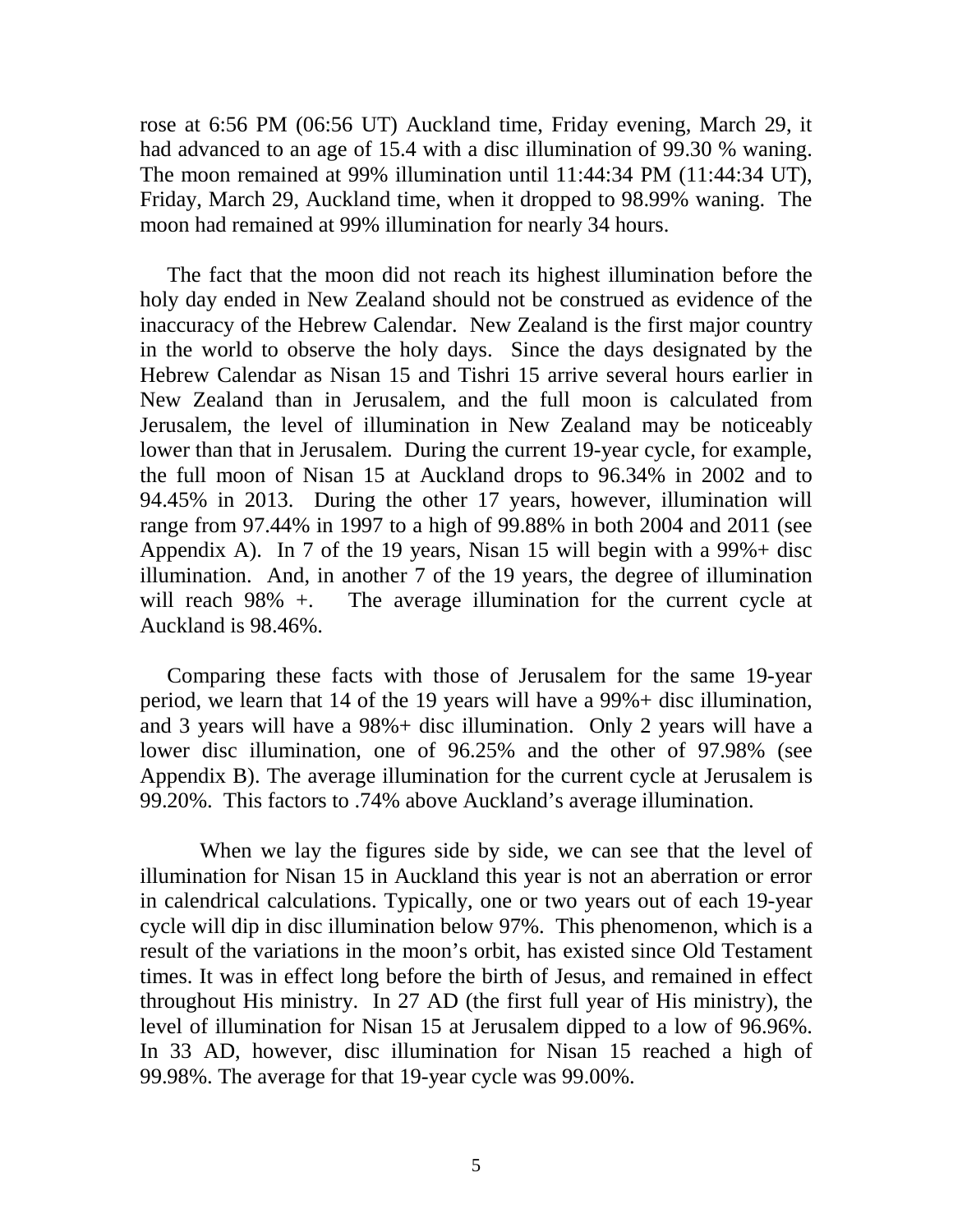The highest degree of illumination for Auckland during the present 19 year cycle will be 99.88% waxing in 2004 AD and again in 2011 AD. The highest degree of illumination for Jerusalem during this cycle will be 99.93% waxing in 2003 AD—a mere .05% above that of Auckland. The average illumination for Auckland during this cycle will be 98.46%, while Jerusalem's will be 99.20%—a mere .74% difference.

 The fact that disc illumination at Jerusalem does not consistently attain 100% for the days that the Hebrew Calendar designates as Nisan 15 and Tishri 15 may be quite disturbing to many brethren. They view each year as a unit of time independent of the years that must follow, and therefore see no problem in observing Nisan 15 one or two days later than the date designated by the Hebrew Calendar. Let us compare the illumination for Nisan 15 and Nisan 16 at Jerusalem to see the result of postponing Nisan 15 for one day.

### **Jerusalem Nisan 15, 2002**

 Viewing from Jerusalem, Israel, the moon rose at 4:31 PM (14:31 UT), Jerusalem time, Wednesday evening, March 27, beginning the first High Sabbath of Nisan 15 at 13.4 days of age with a disc illumination of 97.98% waxing*.* The moon reached a 99% disc illumination on the High Sabbath at 3:18:19 AM (01:18:19 UT) Jerusalem time, Thursday morning, March 28. When the moon set at 5:29 AM (03:29 UT) Jerusalem time, Thursday morning, March 28, it had advanced in age to 14.0 days with a disc illumination of 99.19% waxing. When the moon rose at 5:43 PM (15:43 UT) Jerusalem time, Thursday evening, March 28, it had advanced in age to 14.6 days with a disc illumination of 99.83% waxing.

 An analysis of the above data reveals the following regarding the length of disc illumination at or above 99%:

| Moonrise            | 4:31 PM           |          | March $27$ 97.98% waxing |
|---------------------|-------------------|----------|--------------------------|
| <b>Moon Transit</b> | $3:18:19$ AM      | March 28 | 99.00% waxing*           |
| Moonset             | $5:29 \text{ AM}$ | March 28 | 99.19% waxing            |
| Moonrise            | 5:43 PM           | March 28 | 99.83% waxing            |

\* Moment at which 99% illumination reached.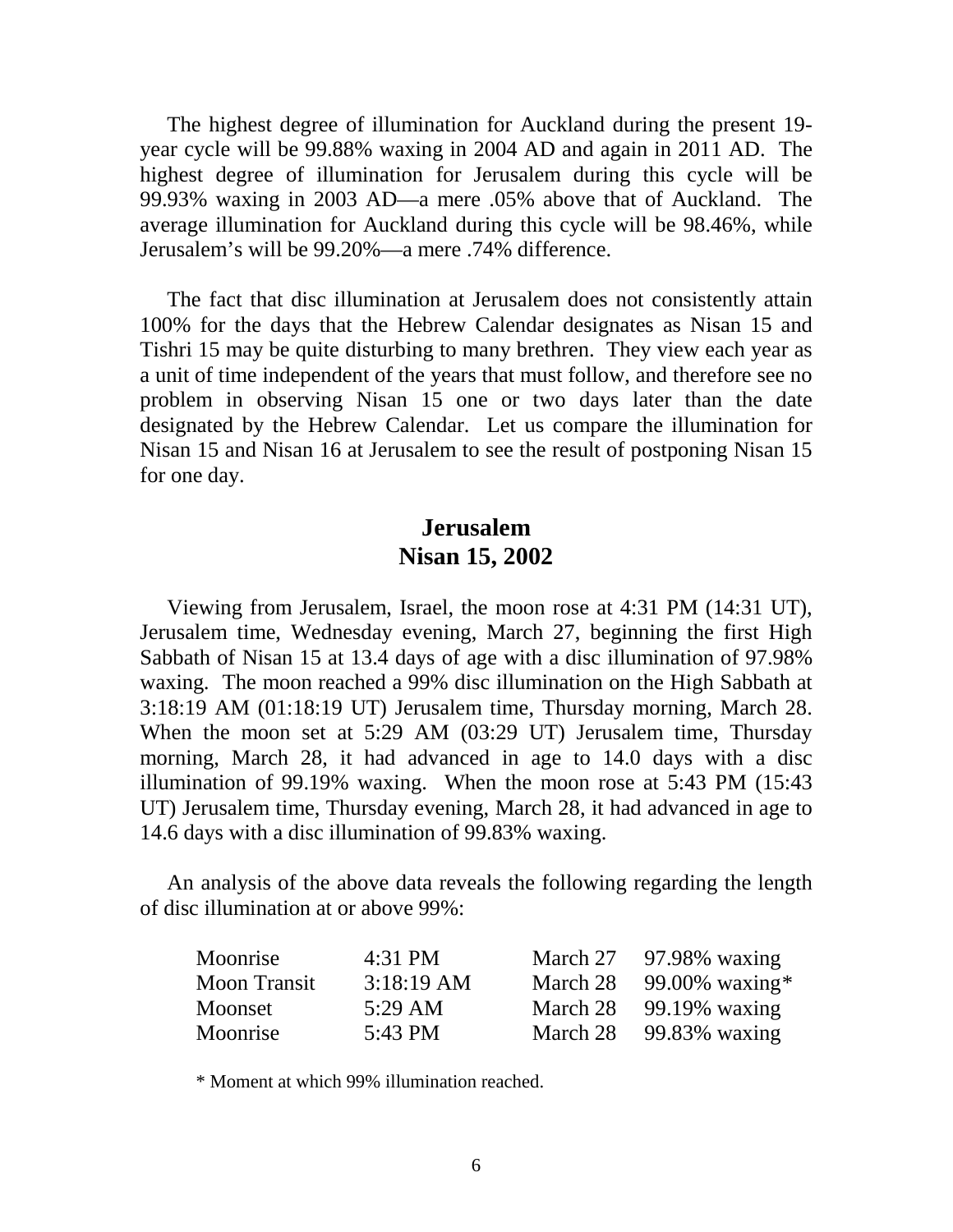### **Jerusalem Nisan 16, 2002**

 Viewing from Jerusalem, when the moon rose at 5:43 PM (15:43 UT) Jerusalem time, Thursday evening, March 28. It had advanced in age to 14.6 days with a disc illumination of 99.83% waxing. At the setting of the moon, 7:07 AM (04:07 UT) Jerusalem time\*, Friday morning, March 29, the moon had advanced to an age of 15.2 with a disc illumination of 99.69% *waning*. It remained at 99% illumination until about 1 PM (10:00 UT) Jerusalem time, Friday afternoon, March 29, when it dropped to 98.99% *waning*. The moon had remained at 99% illumination for nearly 34 hours. When the moon rose at 7:53 PM (16:53 UT) Jerusalem time, Friday evening, March 29, it had advanced in age to 15.9 days with a disc illumination of 98.32% *waning*.

 An analysis of the above data reveals the following regarding the length of disc illumination at or above 99%:

\_\_\_\_\_\_\_\_\_\_\_\_\_\_

| Moonrise            | 5:43 PM           | March $28$ 99.83% waxing  |
|---------------------|-------------------|---------------------------|
| Moonset             | $7:07$ AM         | March 29 $99.69\%$ waning |
| <b>Moon Transit</b> | $1:00$ PM         | March 29 98.99% waning    |
| Moonrise            | $7:53 \text{ PM}$ | March $29$ 98.32% waning  |

 As this comparison shows, the point of 100% illumination occurred on Nisan 16 rather than on Nisan 15. Although it might seem more accurate to postpone the observance of Nisan 15 until the following day, the facts presented below demonstrate that the High Day could not have been postponed for even one day without detracting from the observance of Tishri 15 this year. Remember that the Hebrew Calendar calculates to the greatest possible illumination at Jerusalem for Tishri 15, not for Nisan 15.

<sup>\*</sup> Daylight Savings Time started on Friday, March 29, 2002, at 1:00:00 AM local standard time. Daylight Savings Time will end on Monday, October 7, 2002, at 1:00:00 AM local daylight time.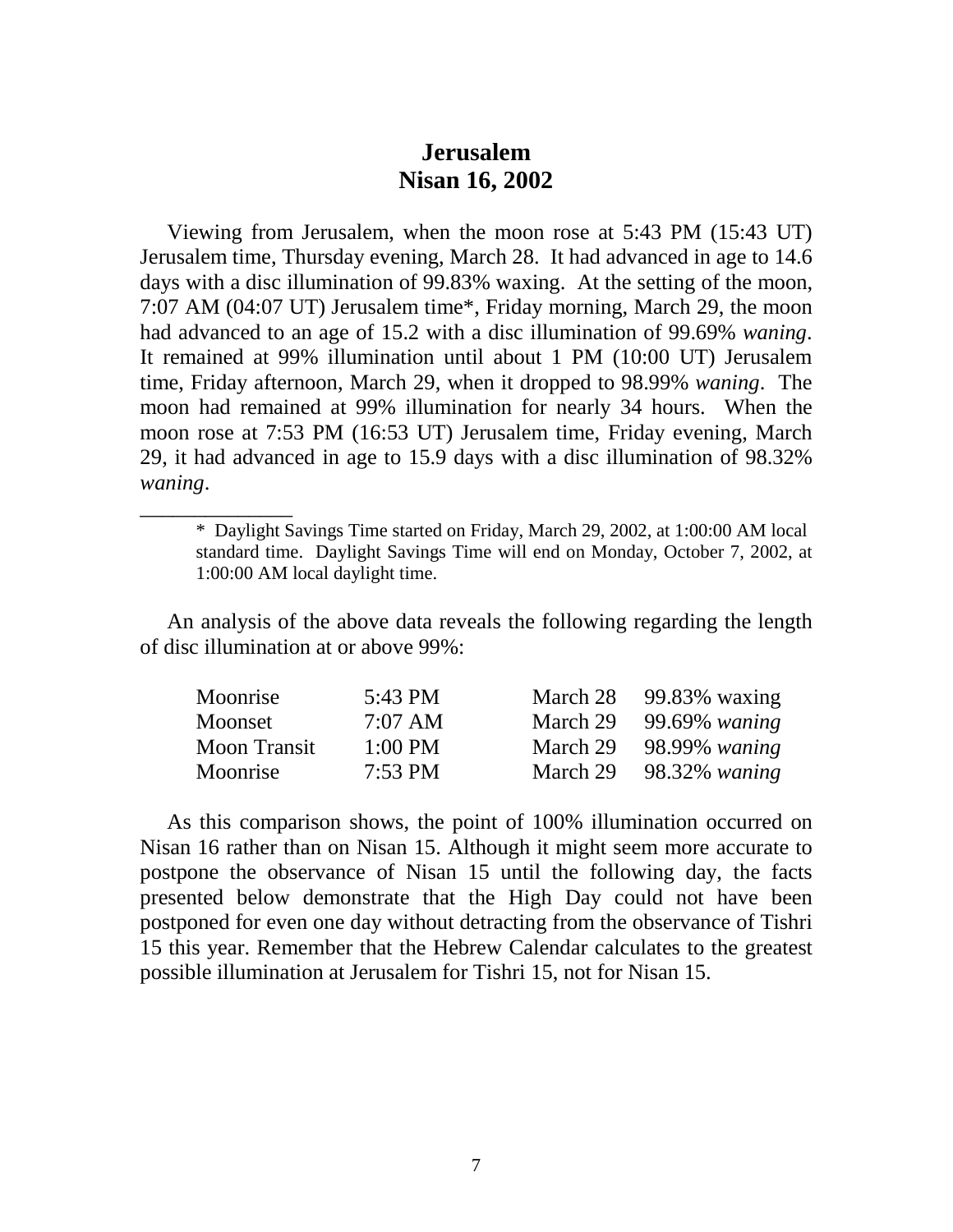### **Jerusalem Tishri 15, 2002**

 Viewing from Jerusalem, Israel, the moon will reach a 99% disc illumination just before moonrise at 4:54:46 PM (14:54:46 UT) Jerusalem time, Friday evening, September 20. At moonrise 6:27 PM (15:25 UT) Jerusalem time, Friday evening, September 20, it will advance in age to 13.9 with a disc illumination of 99.03% waxing. When the moon sets at 6:02 AM (03:02 UT) Jerusalem time, Saturday morning, September 21, it will have advanced in age to 14.4 days with a disc illumination of 99.54% waxing. When the moon rises at 6:56 PM (15:56 UT) Jerusalem time, Saturday night, following the High Day, September 21, it will have advanced to an age of 14.8 days with a disc illumination of 99.75% *waning*.

 An analysis of the above data reveals the following regarding the length of disc illumination at or above 99%:

| Moonrise            | 6:27 PM   | September 20 | 99.03% waxing |
|---------------------|-----------|--------------|---------------|
| Moonset             | $6:02$ AM | September 21 | 99.54% waxing |
| <b>Moon Transit</b> | 5:00 PM   | September 21 | 100\%         |
| Moonrise            | 6:56 PM   | September 21 | 99.75% waning |

\_\_\_\_\_\_\_\_\_\_\_\_\_\_

Daylight Savings Time started on Friday, March 29, 2002, at 1:00:00 AM local standard time. Daylight Savings Time will end on Monday, October 7, 2002, at 1:00:00 AM local daylight time.

 These astronomical facts confirm the accuracy of the Hebrew Calendar in declaring the full moon of Tishri 15. Although the moon's illumination will actually be higher on the following night, beginning Tishri 16, the moon will already be in the *waning* phase. Before the end of Tishri 16, the level of illumination will drop below 99%, as illustrated below.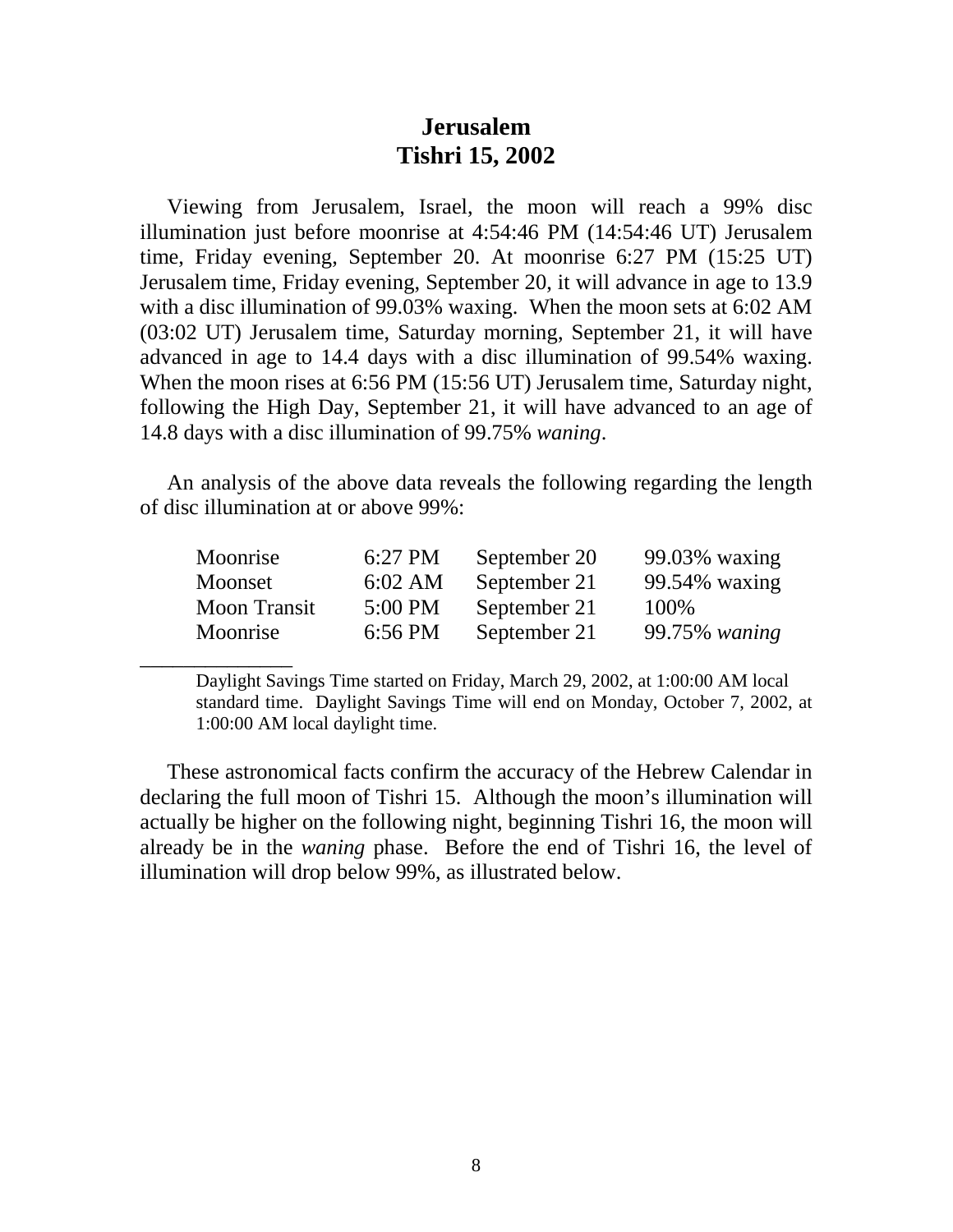### **Jerusalem Tishri 16, 2002**

 When the moon rises at 6:56 PM (15:56 UT) Jerusalem time, Saturday night, September 21, it will have advanced to an age of 14.8 days with a disc illumination of 99.75% *waning*. When the moon sets at 6:55 AM (03:55 UT) Jerusalem time, Sunday morning, September 22, it will have advanced in age to 15.3 days with a disc illumination of 99.61% *waning*. When the moon rises at 7:23 PM (16:23 UT) Sunday evening, September 22, it will have advanced to an age of 15.7 days with a disc illumination of 98.63% *waning*.

 An analysis of the above data reveals the following regarding the length of disc illumination at or above 99%:

| Moonrise | 6:56 PM   | September 21 | 99.75% waning    |
|----------|-----------|--------------|------------------|
| Moonset  | 6:55 AM   | September 22 | $99.61\%$ waning |
| Moonrise | $7:23$ PM | September 22 | 98.63% waning    |

 As this scenario shows, a one-day postponement of Tishri 15 would place this High Day in Jerusalem *after* the occurrence of the full moon. Thus the Jerusalem moon would already be *waning*. A one-day postponement of Tishri 15 in 2002 would also pose a major problem in the years to come. When we project a one-day shift through the rest of this 19-year cycle (2003 – 2015 AD), we find that the declarations of Tishri 15 would be pushed beyond their best illumination periods (see Appendix D).

 Because the determination of the full moon is calculated from Jerusalem, the exact age and illumination of the moon at the beginning of a High Day will of course vary from one geographical location to another and from one time zone to another. To demonstrate this fact, let us consider Fred's comment regarding the fullness of the moon of Nisan 15, 2002.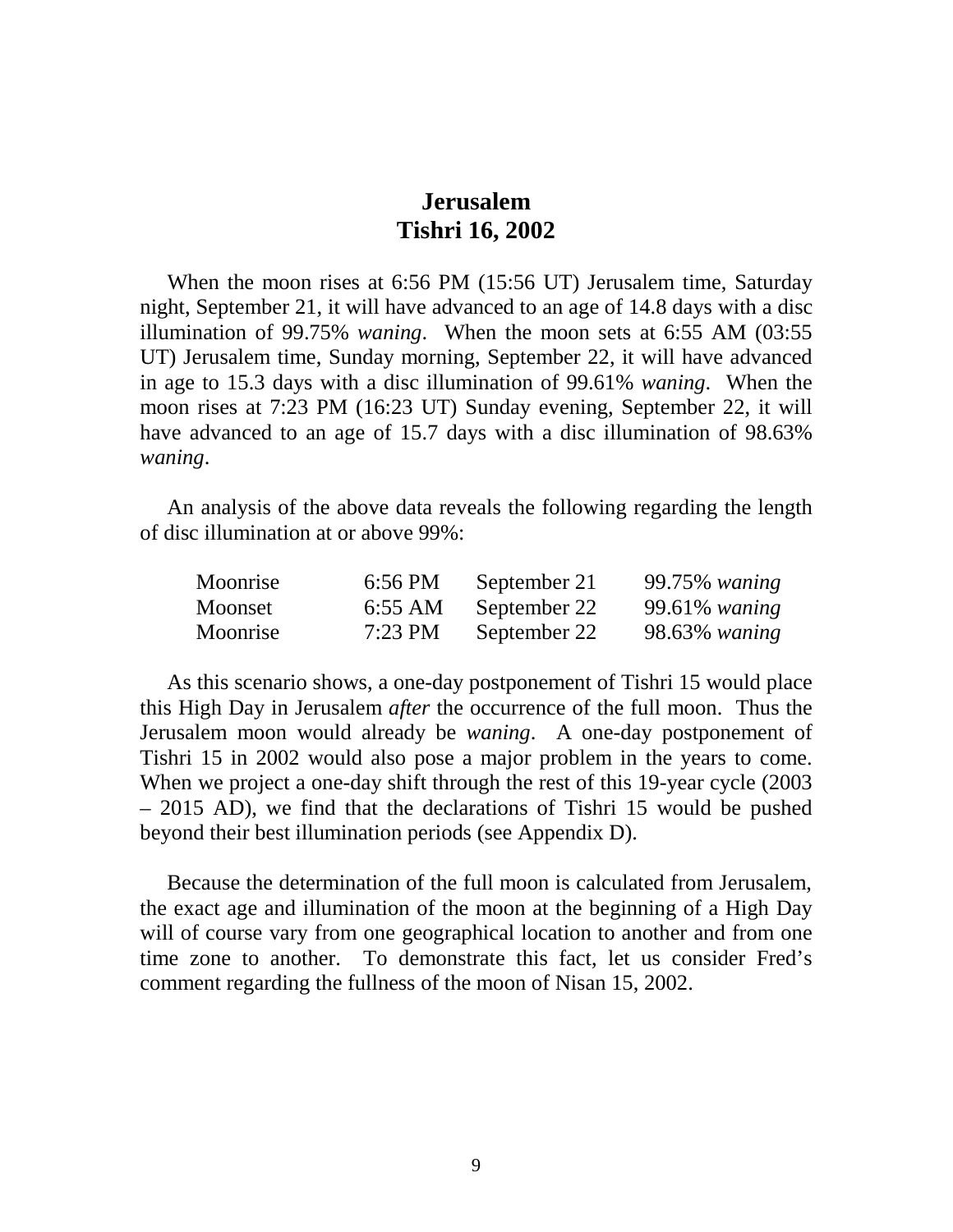### **San Jose Nisan 15, 2002**

 The moon rose at 5:28 PM (01:28 UT) San Jose time, the night of Wednesday, March 27, beginning the High Sabbath of Nisan 15 at 13.9 days of age with a disc illumination of 99.20% waxing. When the moon set at 7:16 AM (14:16 UT) San Jose time, Thursday morning, March 28, it had advanced in age to 14.6 days with a disc illumination of 99.81% waxing. The point of 100% illumination occurred during the daylight hours of March 27, after which the level of illumination began to decline. When the moon rose at 7:42 PM (02:42 UT) San Jose time, Thursday night, March 28, it had advanced to an age of 15.2 days with a disc illumination of 99.59% *waning*. Thus, viewing from San Jose, the moon sustained a level of 99%+ of illumination through the entire High Day.

 The high level of illumination that Fred observed from the San Jose region gave the moon of Nisan 15 an appearance of fullness; but brethren in Auckland who observed the moon that night did not see a moon nearly as full. This same circumstance may also occur in the fall, as the full moon of Tishri 15 approaches. Let us compare the level of disc illumination for Tishri 15 this year in Auckland and in San Jose.

### **Auckland Tishri 15, 2002**

 Viewing from Auckland, New Zealand, the moon will rise at 4:52 PM (04:52 UT)\* Friday evening, September 20, beginning the High Sabbath of Tishri 15 at 13.5 days of age with a disc illumination of 98.29% waxing. The moon will reach a 99% disc illumination Saturday morning, September 21, at 4:24:26 AM (16:24:26 UT) Auckland time. When the moon sets Saturday morning, September 21, at 6:15 AM (18:15 UT) Auckland time, it will have advanced in age to 14.0 days with a disc illumination of 99.19% waxing. When the moon rises at 5:49 PM (05:49 UT) Saturday evening, September 21, it will have advanced in age to 14.5 days with a disc illumination of 99.77% waxing.

\_\_\_\_\_\_\_\_\_\_\_\_\_\_

<sup>\*</sup> Daylight Savings Time ended on Sunday, March 17, 2002, at 3:00:00 AM local daylight time. Daylight Savings Time will begin on Sunday, October 6, 2002, at 2:00:00 AM local standard time.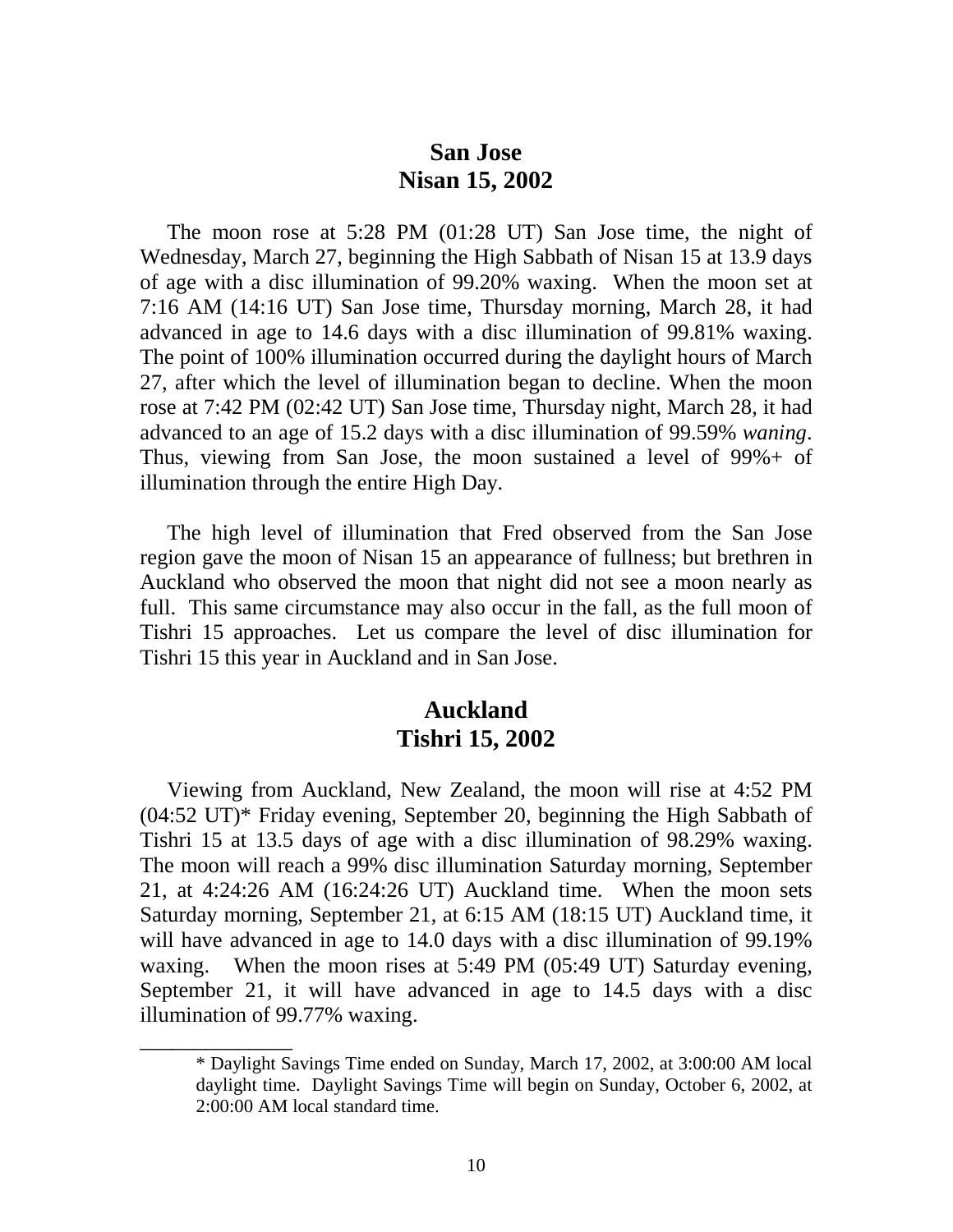### **San Jose Tishri 15, 2002**

 Viewing from San Jose, California, the moon will reach 99% waxing disc illumination between 9 and 10 AM Friday morning, September 20, a few hours after moonset. When the moon rises at 7:13 PM (02:13 UT) San Jose time, Friday evening, September 20, it will have advanced to an age of 14.3 days with a disc illumination of 99.57% waxing. When the moon sets at 6:51 AM (13:46 UT) San Jose time, Saturday morning, September 21, it will have advanced to an age of 14.8 days with a disc illumination of 99.80% waxing. The point of 100% illumination will occur during the daylight hours. When the moon rises at 7:37 PM (02:37 UT) San Jose time, Saturday evening, September 21, it will have advanced to an age of 15.2 with a disc illumination of 99.49% *waning*.

 As with Nisan 15, the disc illumination for Tishri 15, 2002, will be greater in San Jose than in Auckland. When the High Day begins, the moon above Auckland will appear at 98.20% illumination, but will be surpassed by 99.57% illumination above San Jose. In addition, the moon above San Jose will reach 100% illumination during the daylight hours of Tishri 15. In Auckland, however, the moon will not reach the point of 100% illumination before the High Day has ended. This difference is due to the fact that Auckland is located far to the south and east of Jerusalem, whereas San Jose is located far to the west and north of Jerusalem. Thus each High Day ends many hours earlier in Auckland than in San Jose.

 In view of the variation in the moon's illumination from one geographical region to another, it is important to remember that the declaration of the day is based on the calculation of the full moon from only one point on earth— Jerusalem. The declaration of the full moons of Nisan 15 and Tishri 15, as calculated from Jerusalem, is applicable to God's people in every geographical region, whether or not the moon has yet reached the highest level of illumination visible to them.

 Over the years, I have spent many long hours studying the Scriptures related to the Hebrew Calendar, those sections of the Talmud that discuss the calendar, astronomical calculations related to the calendar, and historical data concerning the calendar. In comparing the Scriptural documentation of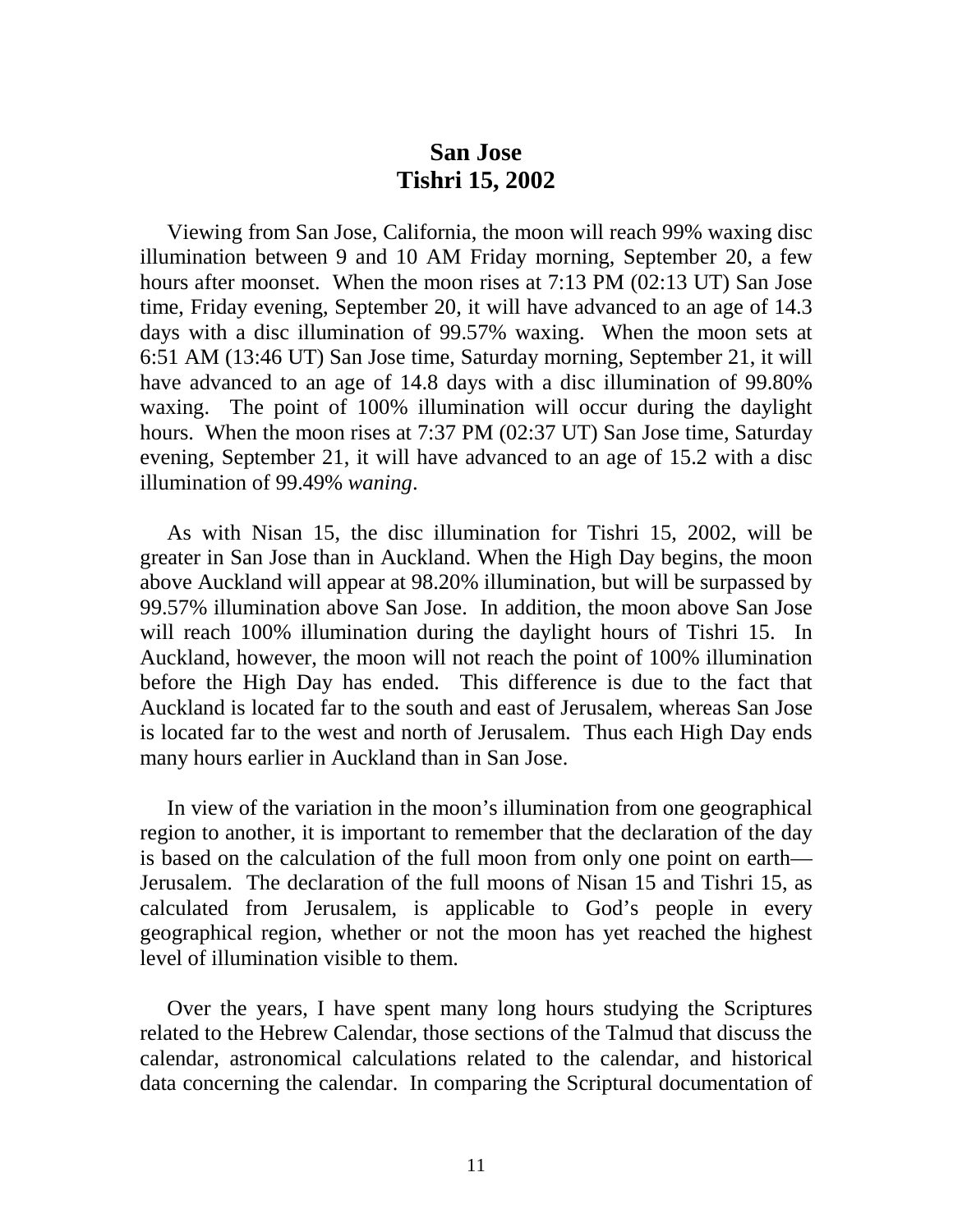events with the dates that are recorded in the histories of men, I have not found one discrepancy between the Hebrew calendar dates and the historical and astronomical data.

 Solar and lunar cycles from the period of the second temple until our day (a period of 2700 years) have been tracked by all knowledgeable cultures. These centuries include the life and ministry of Jesus, and the entire history of the church. Current calculations of the Hebrew Calendar, when compared with Scriptural and historical data back to the 700's BC, demonstrate that the calendar court of Ezra's time and forward had the same knowledge now used by astronomical physicists to calculate events of the heavens. This knowledge was used continuously down to New Testament times, and it is recorded in Scripture that Jesus and His apostles, and the believers in the early years of the Christian era, observed the dates of God's feasts as calculated by the Hebrew Calendar.

 Since Jesus and the apostles placed their stamp of approval on the declarations of the Hebrew Calendar, it is not within our authority as Christians to pursue any other course in observing the holy days of God. Let us follow in the steps of the faithful believers of the New Testament era, and hold to the faith once delivered.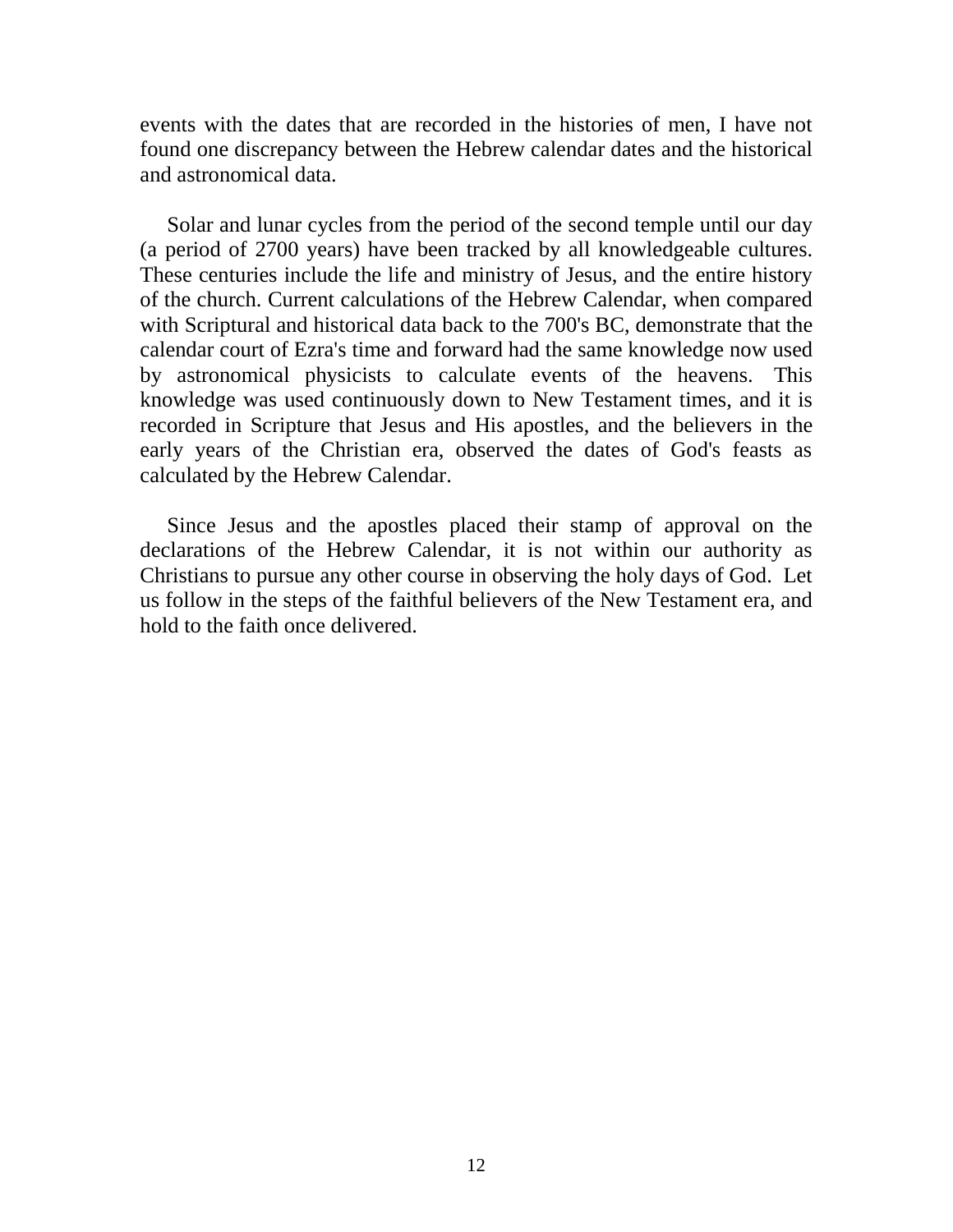## **Appendix A**

## **19-Year Cycle for Auckland 1997 to 2015 AD**

## **Illumination Percentages at the Beginning of Nisan 15**

| Year of<br>Cycle | Year<br>AD | Day/Date<br>Nisan 15  | Moon<br>Age | Disc<br>Illumination |
|------------------|------------|-----------------------|-------------|----------------------|
| $\mathbf{1}$     | 1997       | Tuesday,<br>April 22  | 13.2 waxing | 97.44%               |
| $\overline{2}$   | 1998       | Saturday,<br>April 11 | 13.2 waxing | 97.45%               |
| 3                | 1999       | Thursday,<br>April 1  | 14.1 waxing | 99.45%               |
| $\overline{4}$   | 2000       | Thursday,<br>April 20 | 15.3 waning | 99.41%               |
| 5                | 2001       | Sunday,<br>April 8    | 13.8 waxing | 98.74%               |
| 6                | 2002       | Thursday,<br>March 28 | 13.0 waxing | 96.34%               |
| $\overline{7}$   | 2003       | Thursday,<br>April17  | 14.1 waxing | 99.41%               |
| 8                | 2004       | Tuesday,<br>April 6   | 14.5 waxing | 99.88%               |
| 9                | 2005       | Sunday,<br>April 24   | 13.5 waxing | 98.40%               |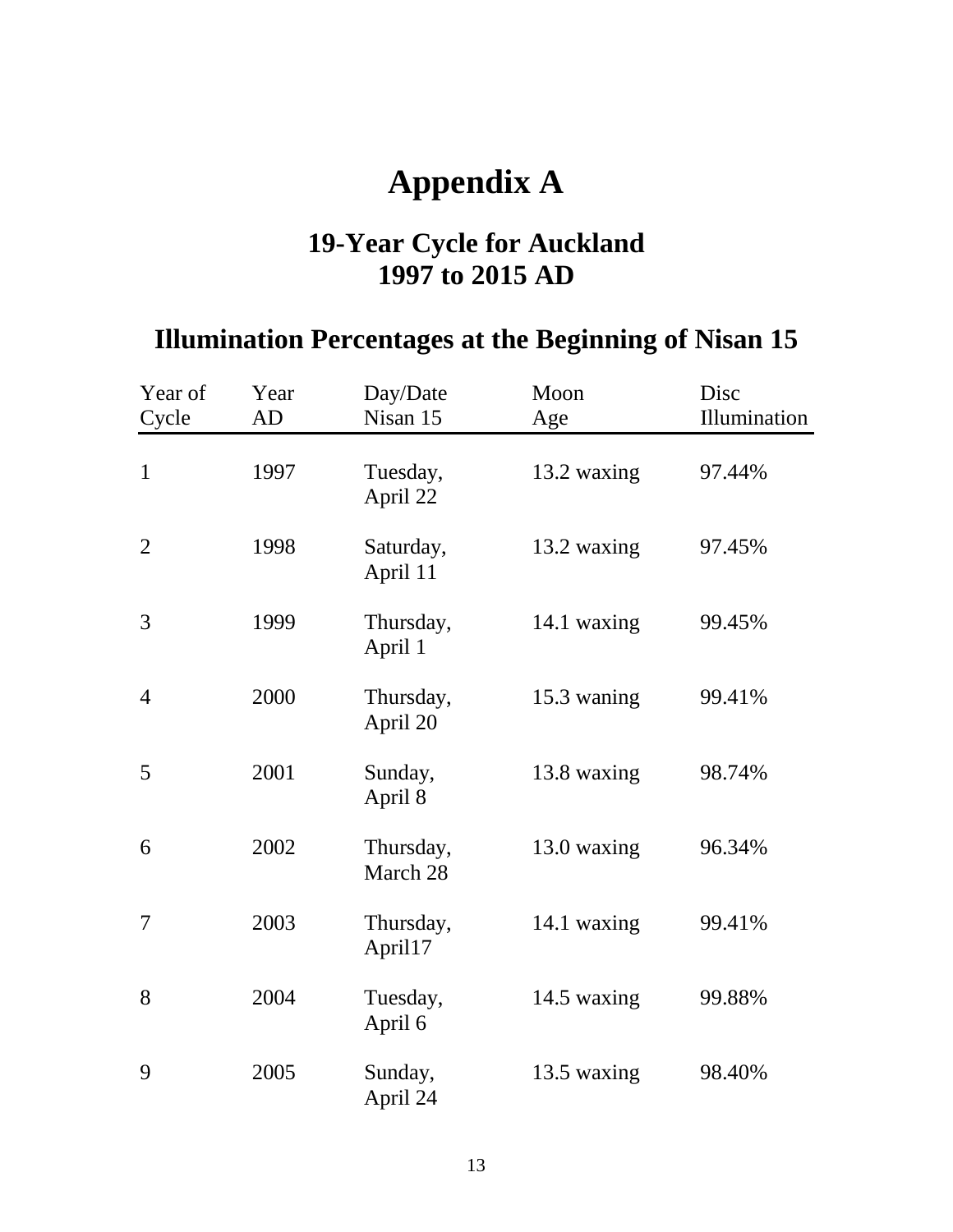| Year of<br>Cycle | Year<br>AD | Day/Date<br>Nisan 15  | Moon<br>Age | Disc<br>Illumination |
|------------------|------------|-----------------------|-------------|----------------------|
|                  |            |                       |             |                      |
| 10               | 2006       | Thursday,<br>April 13 | 13.4 waxing | 98.07%               |
| 11               | 2007       | Tuesday,<br>April 3   | 14.3 waxing | 99.82%               |
| 12               | 2008       | Sunday,<br>April 20   | 13.6 waxing | 98.59%               |
| 13               | 2009       | Thursday,<br>April 9  | 13.3 waxing | 97.72%               |
| 14               | 2010       | Tuesday,<br>March 30  | 13.8 waxing | 98.88%               |
| 15               | 2011       | Tuesday,<br>April 19  | 14.9 waxing | 99.88%               |
| 16               | 2012       | Saturday,<br>April 7  | 14.1 waxing | 99.46%               |
| 17               | 2013       | Tuesday,<br>March 26  | 12.5 waxing | 94.45%               |
| 18               | 2014       | Tuesday,<br>April 15  | 13.7 waxing | 98.76%               |
| 19               | 2015       | Saturday,<br>April 4  | 13.6 waxing | 98.63%               |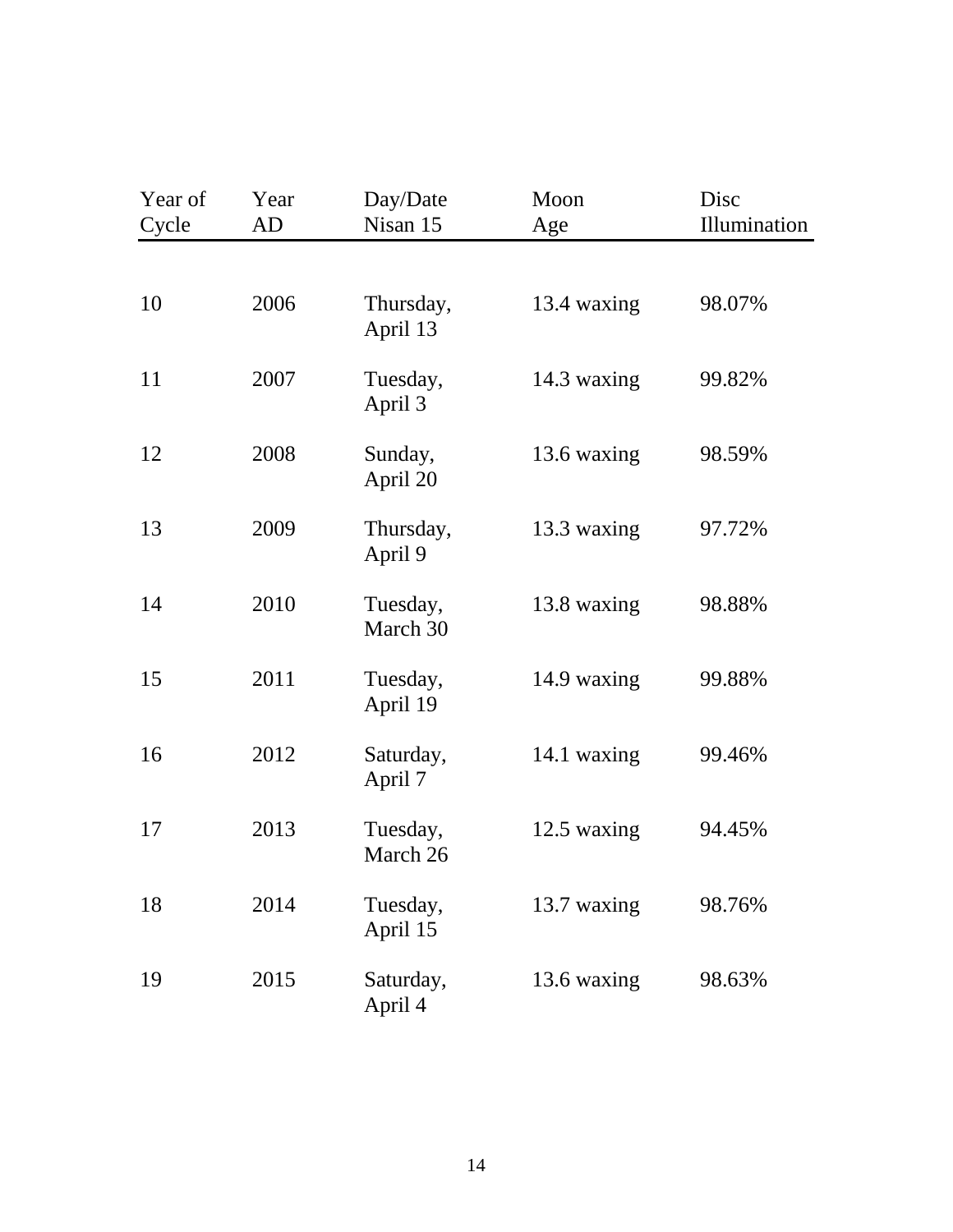## **Appendix B**

## **19-Year Cycle for Jerusalem 1997 to 2015 AD**

## **Illumination Percentages at the Beginning of Nisan 15**

| Year of<br>Cycle | Year<br>AD | Day/Date<br>Nisan 15  | Moon<br>Age | Disc<br>Illumination |
|------------------|------------|-----------------------|-------------|----------------------|
|                  |            |                       |             |                      |
| $\mathbf{1}$     | 1997       | Tuesday,<br>April 22  | 13.6 waxing | 98.66%               |
| $\overline{2}$   | 1998       | Saturday,<br>April 11 | 13.6 waxing | 98.62%               |
| 3                | 1999       | Thursday,<br>April 1  | 14.5 waxing | 99.86%               |
| $\overline{4}$   | 2000       | Thursday,<br>April 20 | 15.7 waning | 99.70%               |
| 5                | 2001       | Sunday,<br>April 8    | 14.2 waxing | 99.58%               |
| 6                | 2002       | Thursday,<br>March 28 | 13.4 waxing | 97.98%               |
| 7                | 2003       | Thursday,<br>April 17 | 14.6 waxing | 99.93%               |
| 8                | 2004       | Tuesday,<br>April 6   | 15.0 waxing | 99.86%               |
| 9                | 2005       | Sunday,<br>April 24   | 14.0 waxing | 99.42%               |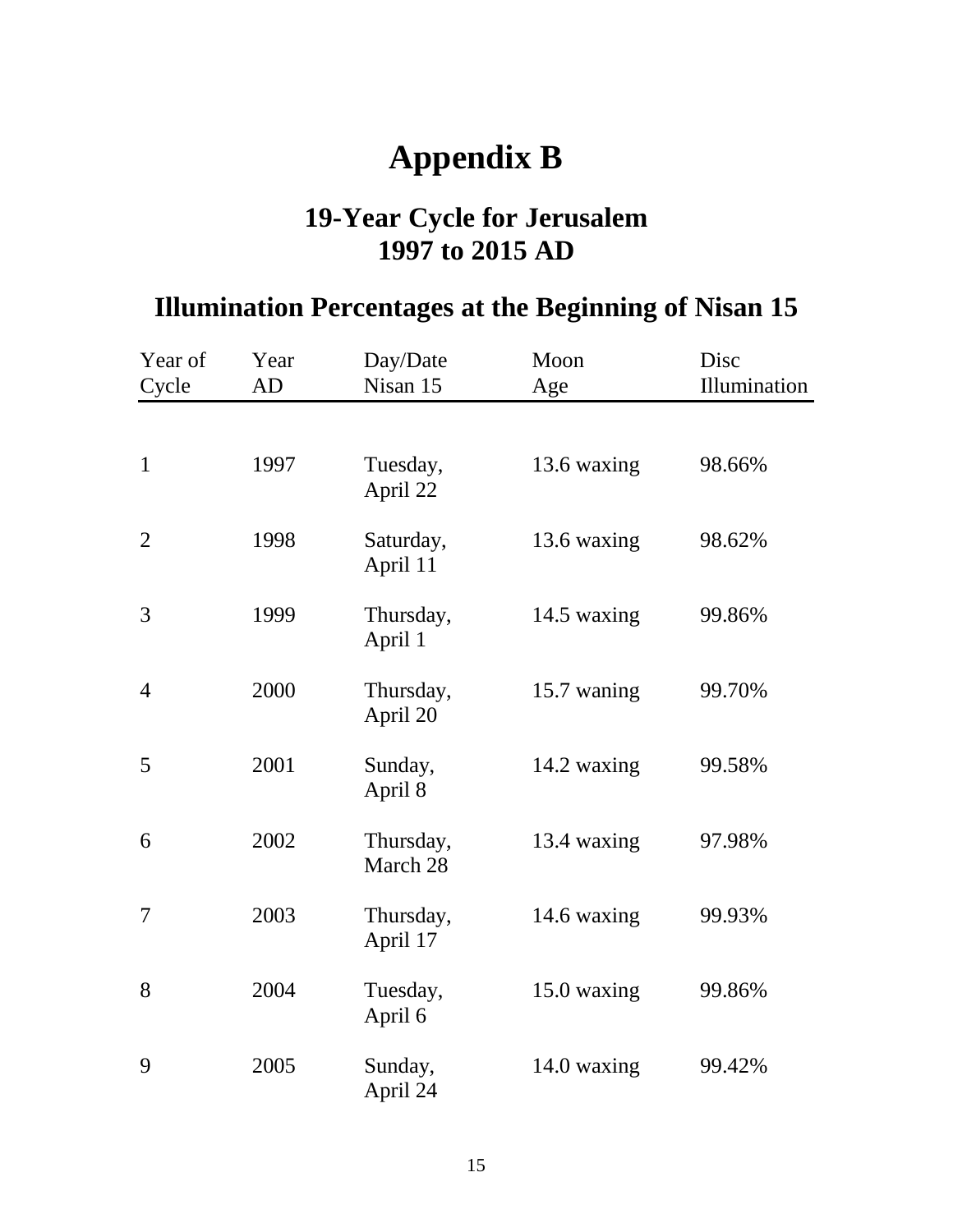| Year of<br>Cycle | Year<br>AD | Day/Date<br>Nisan 15  | Moon<br>Age | Disc<br>Illumination |
|------------------|------------|-----------------------|-------------|----------------------|
|                  |            |                       |             |                      |
| 10               | 2006       | Thursday,<br>April 13 | 13.8 waxing | 99.08%               |
| 11               | 2007       | Tuesday,<br>April 3   | 14.7 waning | 99.96%               |
| 12               | 2008       | Sunday,<br>April 20   | 14.0 waxing | 99.39%               |
| 13               | 2009       | Thursday,<br>April 9  | 13.8 waxing | 98.87%               |
| 14               | 2010       | Tuesday,<br>March 30  | 14.2 waxing | 99.60%               |
| 15               | 2011       | Tuesday,<br>April 19  | 15.4 waning | 99.23%               |
| 16               | 2012       | Saturday,<br>April 7  | 14.6 waxing | 99.86%               |
| 17               | 2013       | Tuesday,<br>March 26  | 12.9 waxing | 96.25%               |
| 18               | 2014       | Tuesday,<br>April 15  | 14.1 waxing | 99.59%               |
| 19               | 2015       | Saturday,<br>April 4  | 14.0 waxing | 99.43%               |

 The lowest illumination for Nisan 15 for Jerusalem during the current 19 year cycle will 96.25% in 2013 AD and the highest will be 99.93% waxing in 2003 AD. The average for this cycle will be 99.20%.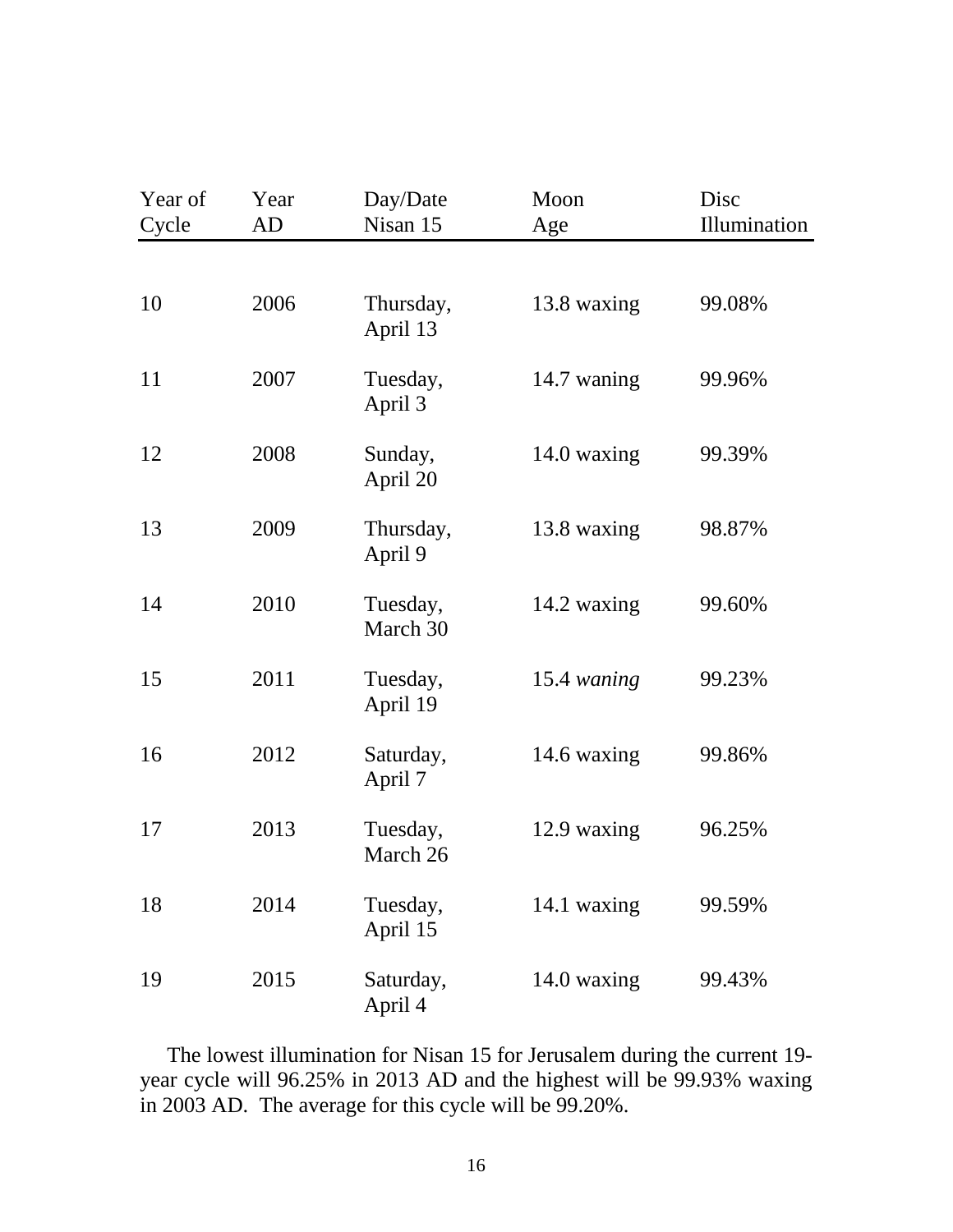# **Appendix C**

### **19-Year Cycle for Jerusalem 21 to 39 AD**

## **Illumination Percentages at the Beginning of Nisan 15**

| Year of<br>Cycle | Year<br>AD | Day/Date<br>Nisan 15  | Moon<br>Age   | Disc<br>Illumination |
|------------------|------------|-----------------------|---------------|----------------------|
|                  |            |                       |               |                      |
| $\mathbf{1}$     | 21         | Tuesday,<br>April 15  | 13.3 waxing   | 97.87%               |
| $\overline{2}$   | 22         | Sunday,<br>April 5    | 13.8 waxing   | 99.04%               |
| 3                | 23         | Thursday,<br>March 25 | 13.4 waxing   | 98.15%               |
| $\overline{4}$   | 24         | Thursday,<br>April 13 | 13.4 waxing   | 98.02%               |
| 5                | 25         | Tuesday,<br>April 3   | $15.5$ waning | 99.18%               |
| 6                | 26         | Saturday,<br>March 23 | 15.5 waning   | 99.19%               |
| $\overline{7}$   | 27         | Thursday,<br>April 10 | 13.0 waxing   | 96.96%               |
| 8                | 28         | Tuesday,<br>March 30  | 15.4 waxing   | 99.32%               |
| 9                | 29         | Sunday,<br>April 17   | 14.1 waxing   | 99.46%               |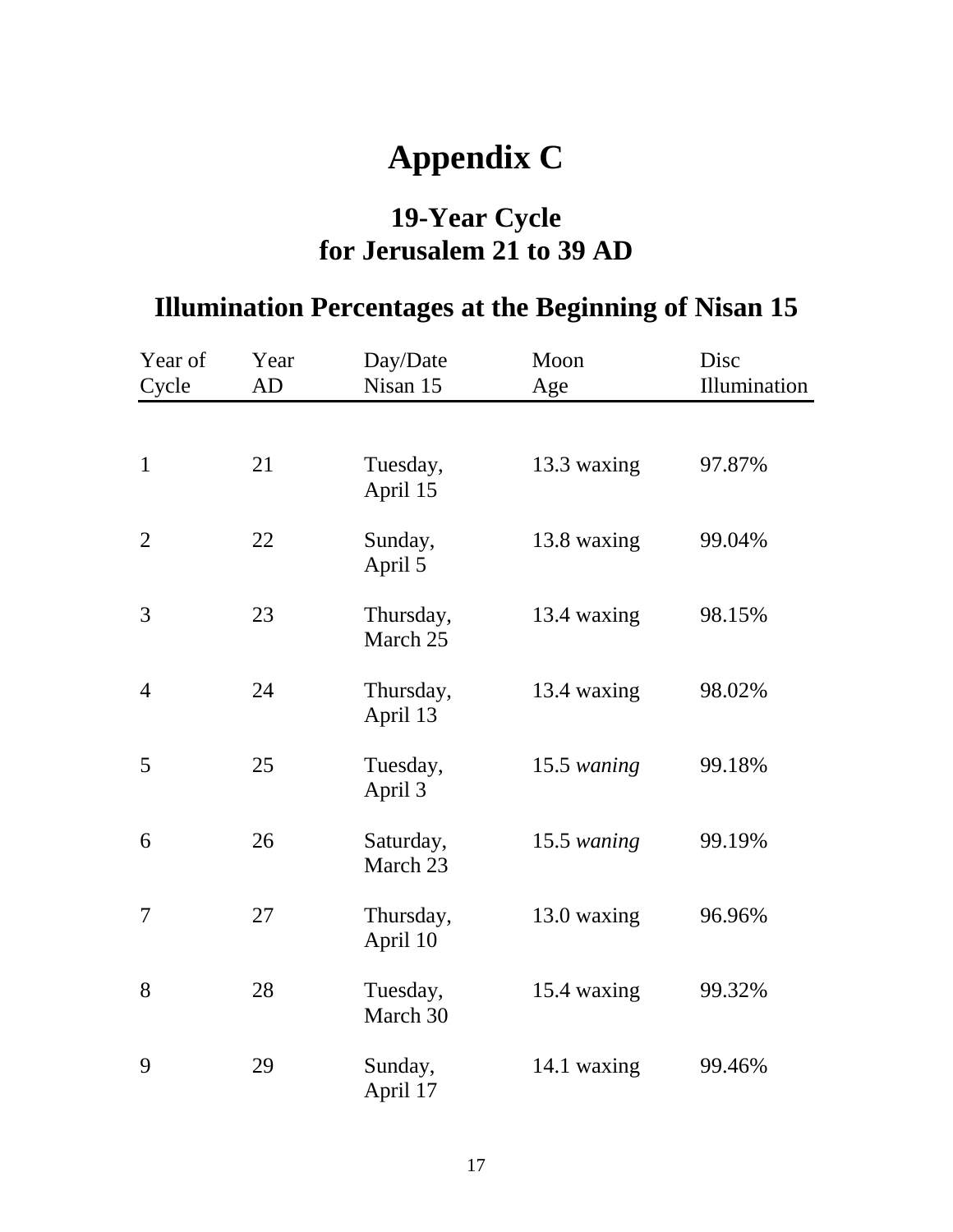| Year of<br>Cycle | Year<br>AD | Day/Date<br>Nisan 15  | Moon<br>Age                  | Disc<br>Illumination |
|------------------|------------|-----------------------|------------------------------|----------------------|
|                  |            |                       |                              |                      |
| 10               | 30         | Thursday,<br>April 6  | 13.3 waxing                  | 97.84%               |
| 11               | 31         | Tuesday,<br>March 27  | 13.9 waxing                  | 99.13%               |
| 12               | 32         | Tuesday,<br>April 15  | 15.1 waning                  | 99.84%               |
| 13               | 33         | Saturday,<br>April 4  | 14.8 waning<br>lunar eclipse | 99.98%               |
| 14               | 34         | Tuesday,<br>March 23  | 13.8 waxing                  | 99.19%               |
| 15               | 35         | Tuesday,<br>April 12  | 15.1 waning                  | 99.71%               |
| 16               | 36         | Saturday,<br>March 31 | 14.8 waning                  | 99.82%               |
| 17               | 37         | Thursday,<br>March 21 | 15.4 waning                  | 99.24%               |
| 18               | 38         | Tuesday,<br>April 8   | 14.2 waxing                  | 99.54%               |
| 19               | 39         | Saturday,<br>March 28 | 14.2 waxing                  | 99.54%               |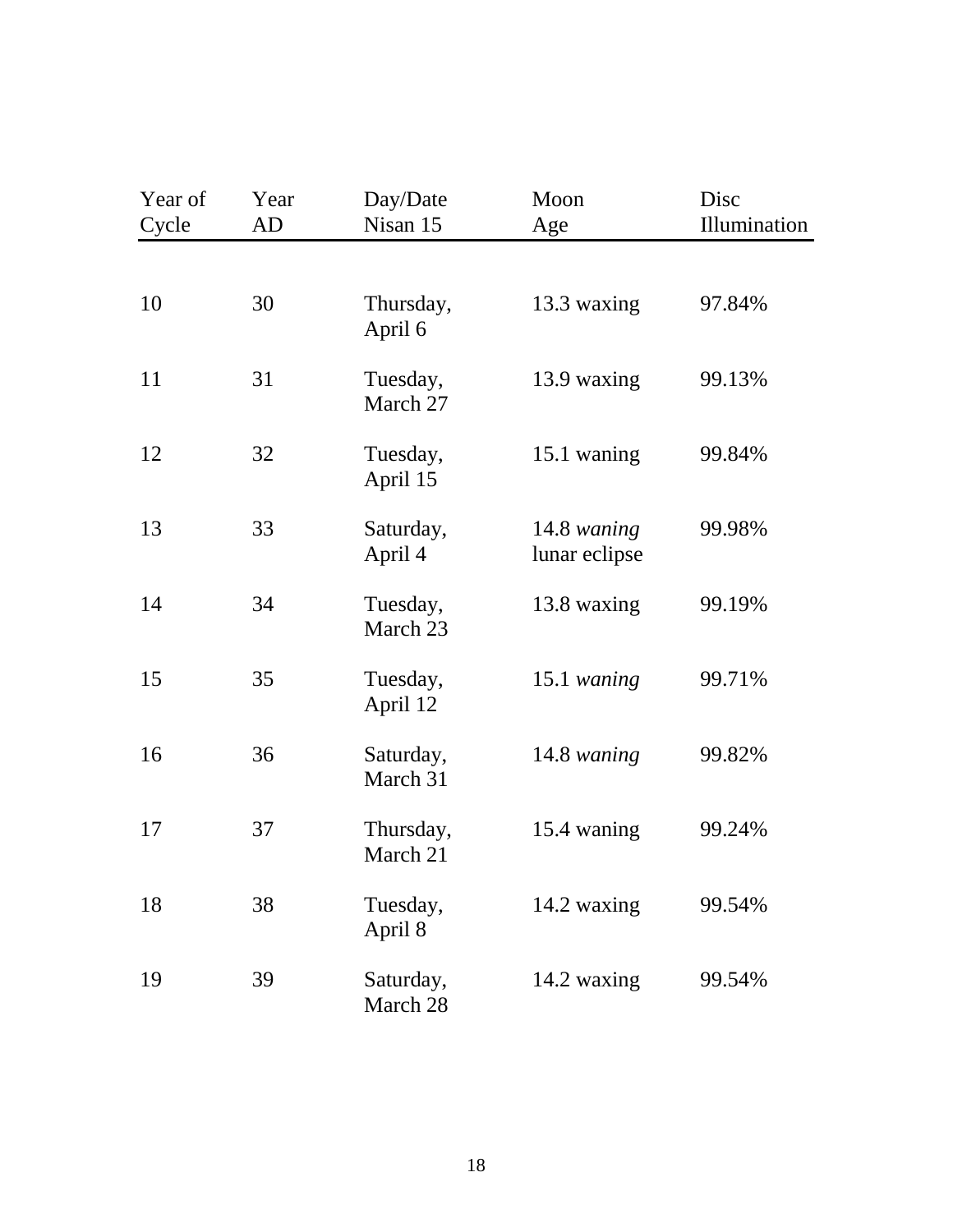## **Appendix D**

### **A Comparison of Illumination at the Beginning of Tishri 15 and Tishri 16**

Tishri 15 Tishri 16 Saturday, October 11, 2003 Sunday, October 12, 2003 99.78% *waning* 98.13% *waning*

Tishri 15 Tishri 16 Thursday, September 30, 2004 Friday, October 1, 2004 98.42% *waning* 94.75% *waning*

Tishri 15 Tishri 16 99.96% *waning* 98.19 *waning* 

Tishri 15 Tishri 16 Saturday, October 7, 2006 Sunday, October 8, 2006 99:66% waxing 99.52% *waning*

Tishri 15 Tishri 16 Thursday, September 27, 2007 Friday, September 28, 2007 99.96% waxing 98.82% *waning*

Tishri 15 Tishri 16 98.02% waxing 99.85% waxing

Tishri 15 Tishri 16 Saturday, October 3, 2009 Sunday, October 4, 2009 97.20% waxing 99.51% waxing

Tishri 15 Tishri 16 Thursday, September 23, 2010 Friday, September 24, 2010 99.41% waxing 99.78% *waning*

Tuesday, October 18, 2005 Wednesday, October 19, 2005

Tuesday, October 14, 2008 Wednesday, October 15, 2008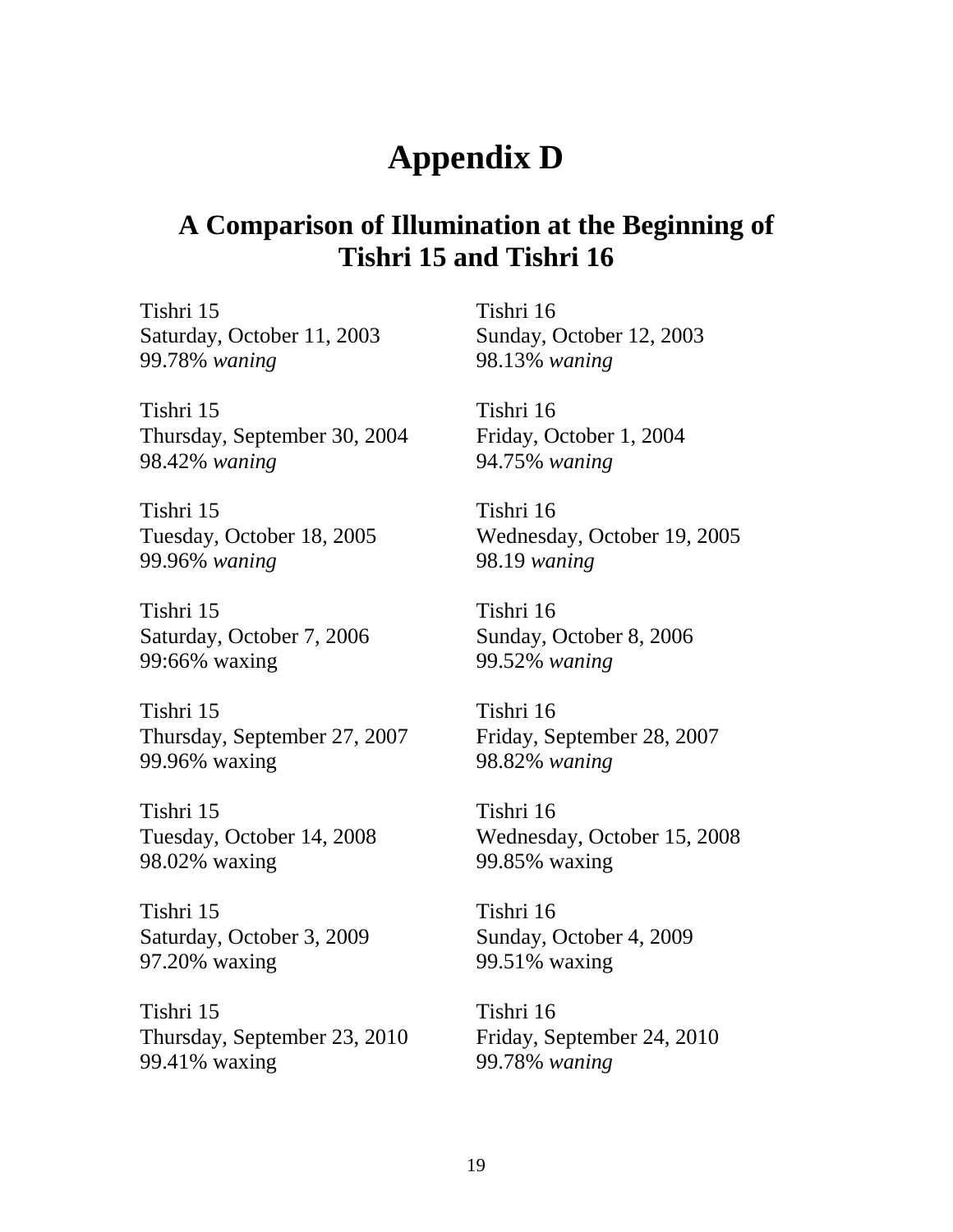Tishri 15 Tishri 16 Thursday, October 13, 2011 Friday, October 14, 2011 99.61% *waning* 97.64% *waning*

Tishri 15 Tishri 16 99.64% *waning* 97.57% *waning* 

Tishri 15 Tishri 16 Thursday, September 19, 2013 Friday, September 20, 2013 99.09% waxing 99.89% *waning*

Tishri 15 Tishri 16 Thursday, October 9, 2014 Friday, October 10, 2014 99.92% *waning* 97.83% *waning*

Tishri 15 Tishri 16 Monday, September 28, 2015 Tuesday, September 29, 2015 99.69% waxing 99.45% *waning*

Monday, October 1, 2012 Tuesday, October 2, 2012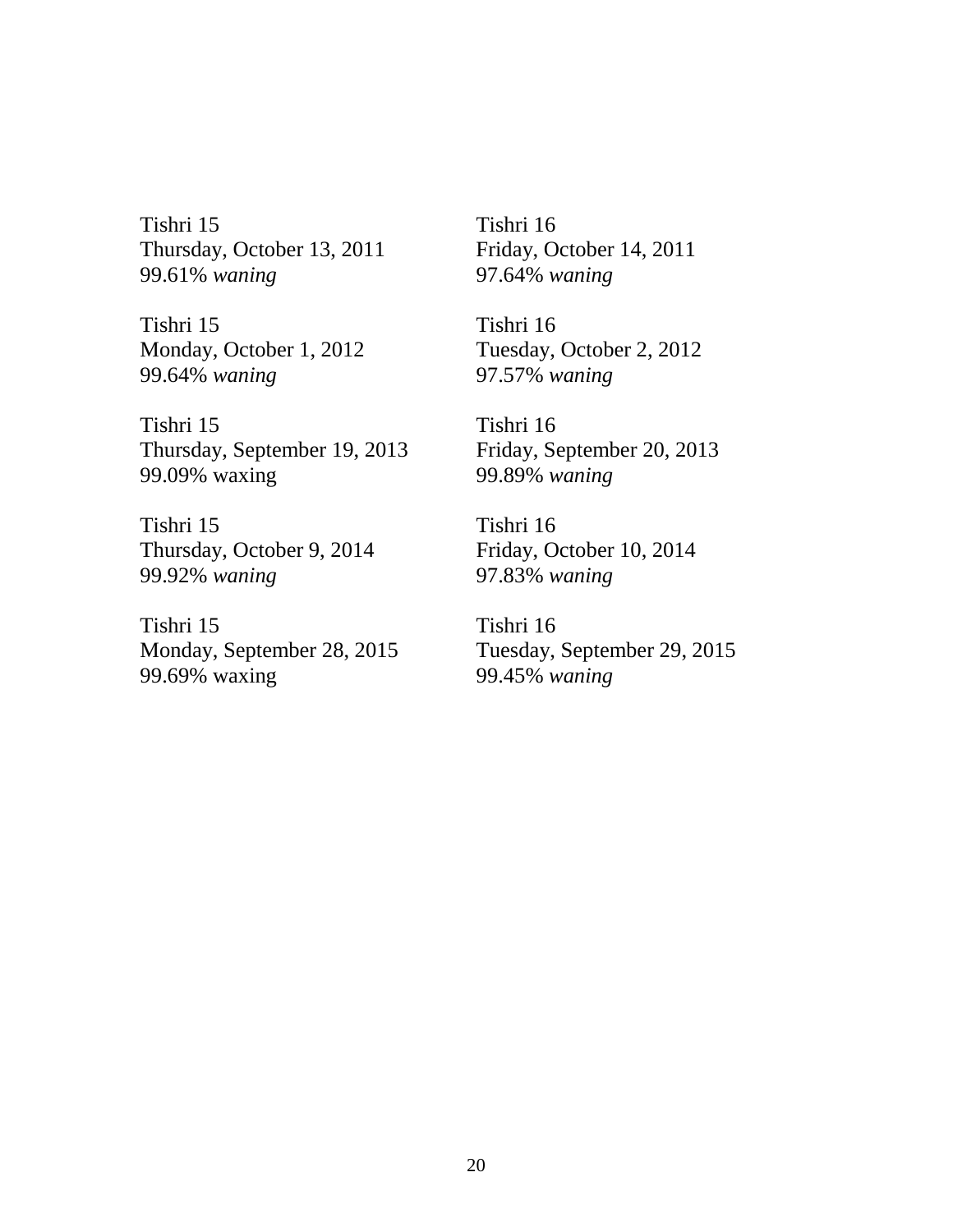## **Appendix E**

 Let us look at a scenario in which the High Sabbath full moons of Nisan 15 and Tishri 15, 2002 are declared two days later for Auckland than declared by the Hebrew Calendar.

#### **Auckland Nisan 17, 2002**

 If we were to shift Nisan 15 forward from Thursday, March 28, to Saturday, March 30, viewing from Auckland, New Zealand, the moon would have risen at 6:56 PM (06:56 UT) the night of Friday, March 29, beginning the High Sabbath at 15.4 days of age and a disc illumination of 99.30% *waning*. When the moon set Saturday morning, March 30, at 7:41 AM (19:41 UT) Auckland time, it would have advanced to an age of 16.0 days and a disc illumination of 98.37% *waning*. When the moon rose at 7:30 PM Auckland time, Saturday evening, March 30, it would have advanced to an age of 16.6 days and a disc illumination of 96.07% *waning*.

#### **Auckland Tishri 17, 2002**

 If we were to shift Tishri 15 two days forward from Saturday, September 21, to Monday, September 23, viewing from Auckland, New Zealand, the moon would rise at 6:46 PM (06:46 UT) Auckland time, Sunday evening, September 22, beginning the first High Sabbath at 15.4 days of age and a disc illumination of 99.31% *waning*. At moon set 7:03 AM (19:03 UT), Auckland time, Monday morning, September 23, the moon would advance in age to 15.8 days with a disc illumination of 98.68% *waning.* At moonrise 7:42 PM (07:42 UT), Auckland time, Monday evening, September 23, the moon would advance in age to 16.3 days with a disc illumination of 96.96% *waning*.

\_\_\_\_\_\_\_\_\_\_\_\_\_\_

Daylight Savings Time ended on Sunday, March 17, 2002, at 3:00:00 AM local daylight time. Daylight Savings Time starts on Sunday, October 6, 2002, at 2:00:00 AM local standard time.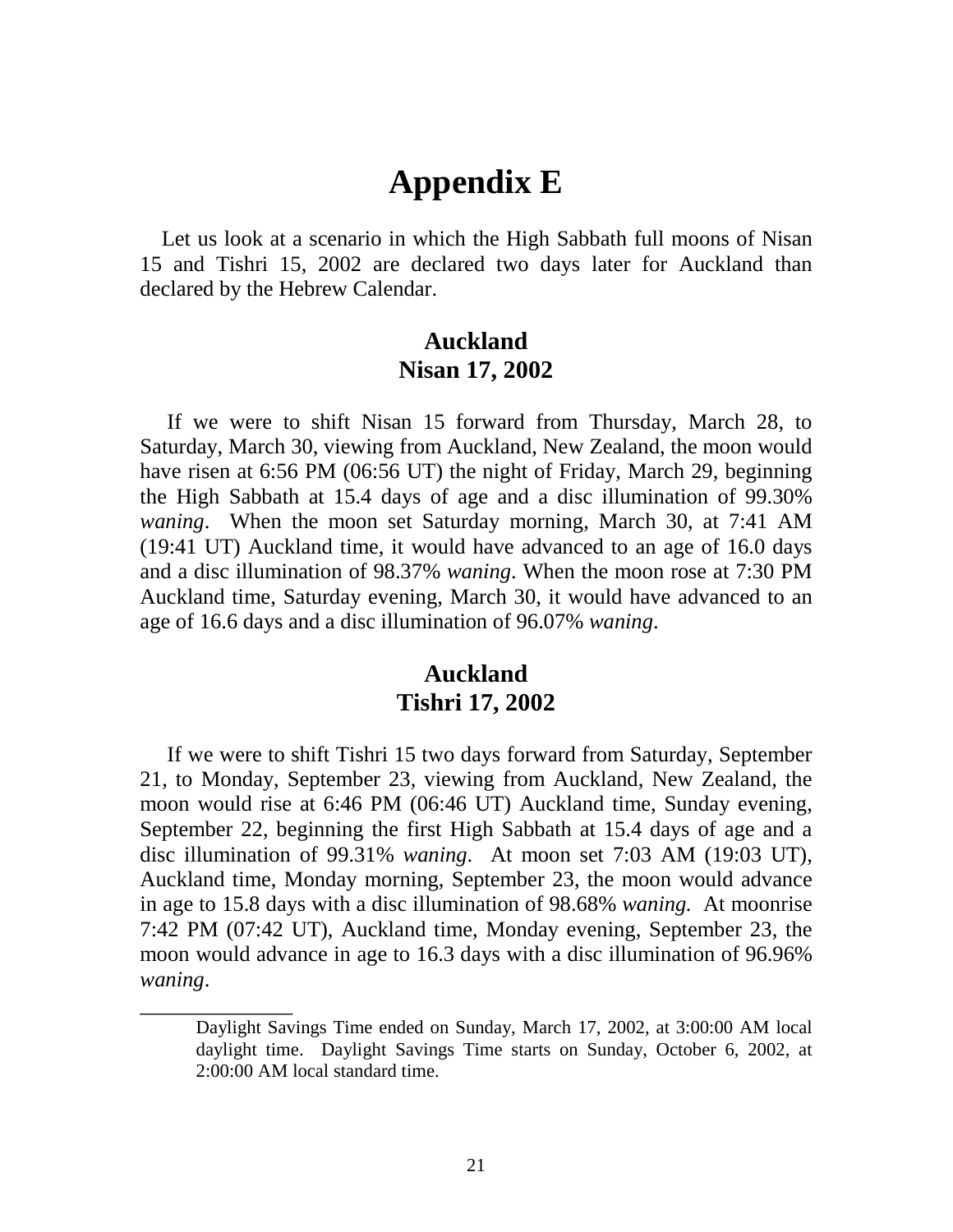As these scenarios show, a two-day postponement of Nisan 15 and corresponding postponement of Tishri 15 would place these two High Days after the occurrence of the full moon at Auckland. Thus the moon, although appearing to be full, would actually be in the *waning* phase. A one-day postponement of the two High Days would avoid this problem for brethren in New Zealand, but would pose a major problem for brethren in other parts of the world. However, the effect on brethren in New Zealand or in any other area is not the determining factor. The decision rests on the calculation of the full moon at Jerusalem.

 When we examine the astronomical data, we find that postponing the High Day of Tishri 15 at Jerusalem would move its observance past the full moon of the seventh month.

#### **Jerusalem Tishri 16, 2002**

 When the moon rises at 6:56 PM (15:56 UT) Jerusalem time, Saturday night, September 21, it will have advanced to an age of 14.8 days with a disc illumination of 99.75% *waning*. When the moon sets at 6:55 AM (03:55 UT) Jerusalem time, Sunday morning, September 22, it will have advanced in age to 15.3 days with a disc illumination of 99.61% *waning*. When the moon rises at 7:23 PM (16:23 UT) Sunday evening, September 22, it will have advanced to an age of 15.7 days with a disc illumination of 98.63% *waning*.

 An analysis of the above data reveals the following regarding the length of disc illumination at or above 99%:

| Moonrise | 6:56 PM   | September 21 | 99.75% waning |
|----------|-----------|--------------|---------------|
| Moonset  | 6:55 AM   | September 22 | 99.61% waning |
| Moonrise | $7:23$ PM | September 22 | 98.63% waning |

 These astronomical facts illustrate the inaccuracy in postponing the observance of the High Day of Tishri 15 for even one day. The declaration of the Hebrew Calendar for the full moon of Tishri 15, 2002, at Jerusalem is right on target.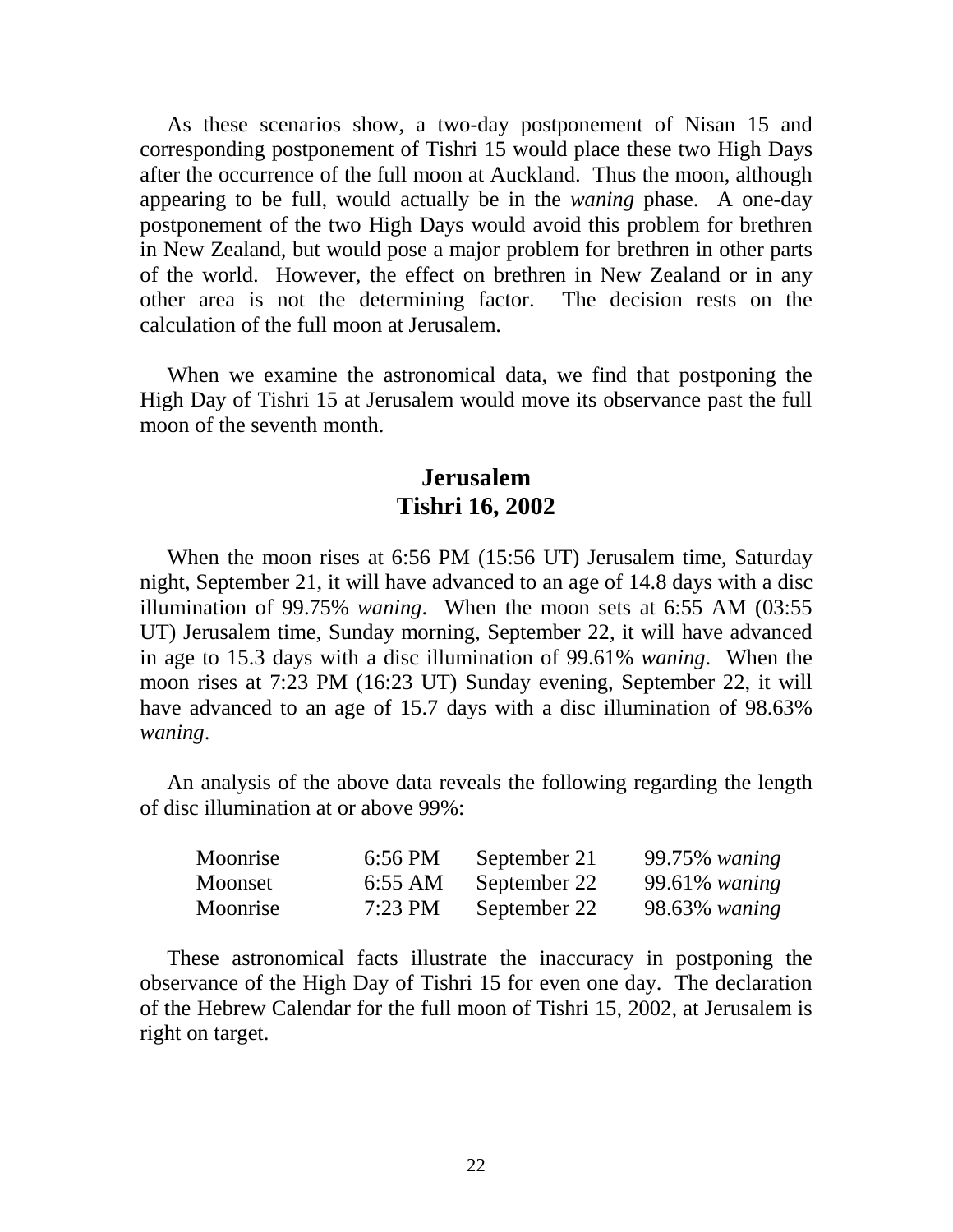# **Appendix F**

## **Nisan 15, 2002 Moon Rise and Moon Set Illumination Percentages**

|                          | Auckland | Jerusalem | San Jose |
|--------------------------|----------|-----------|----------|
| Moon Rise                |          |           |          |
| <b>Wednesday Evening</b> |          |           |          |
| March 27                 | 96.34%   | 97.98%    | 99.20%   |
|                          | waxing   | waxing    | waxing   |
| Moon Set                 |          |           |          |
| <b>Thursday Morning</b>  |          |           |          |
| March 28                 | 97.85%   | 99.19%    | 99.81%   |
|                          | waxing   | waxing    | waxing   |
| Moon Rise                |          |           |          |
| Thursday Evening         |          |           |          |
| March 28                 | 99.40%   | 99.83%    | 99.59%   |
|                          | waxing   | waxing    | waning   |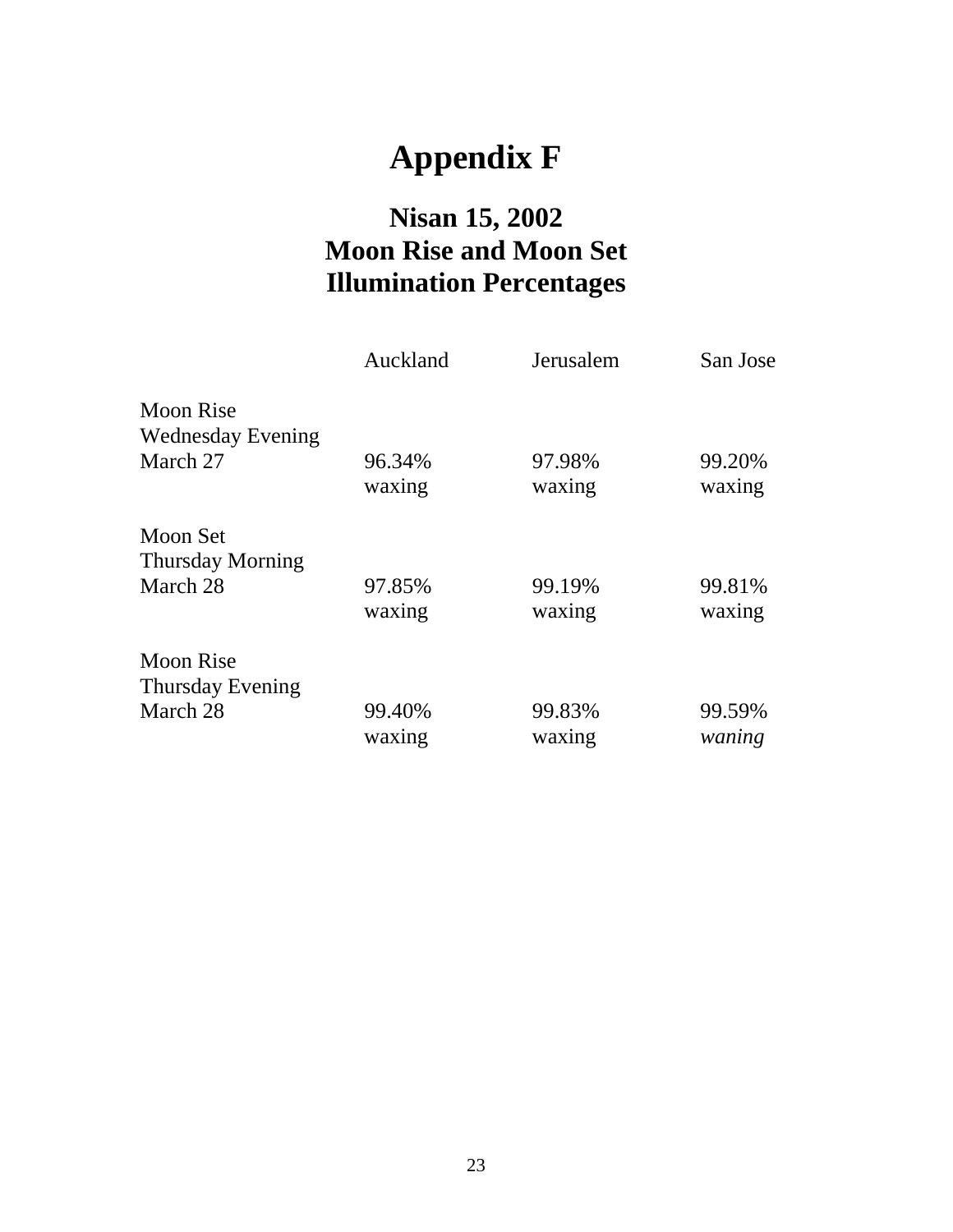## **Nisan 17, 2002 Moon Rise and Moon Set Illumination Percentages**

|                         | Auckland | Jerusalem | San Jose |
|-------------------------|----------|-----------|----------|
| Moon Rise               |          |           |          |
| <b>Friday Evening</b>   |          |           |          |
| March 29                | 99.30%   | 98.32%    | 96.66%   |
|                         | waning   | waning    | waning   |
| Moon Set                |          |           |          |
| <b>Saturday Morning</b> |          |           |          |
| March 30                | 98.37%   | 97.03%    | 94.94%   |
|                         | waning   | waning    | waning   |
| <b>Moon Rise</b>        |          |           |          |
| <b>Saturday Evening</b> |          |           |          |
| March 30                | 96.07%   | 93.70%    | 90.81%   |
|                         | waning   | waning    | waning   |
|                         |          |           |          |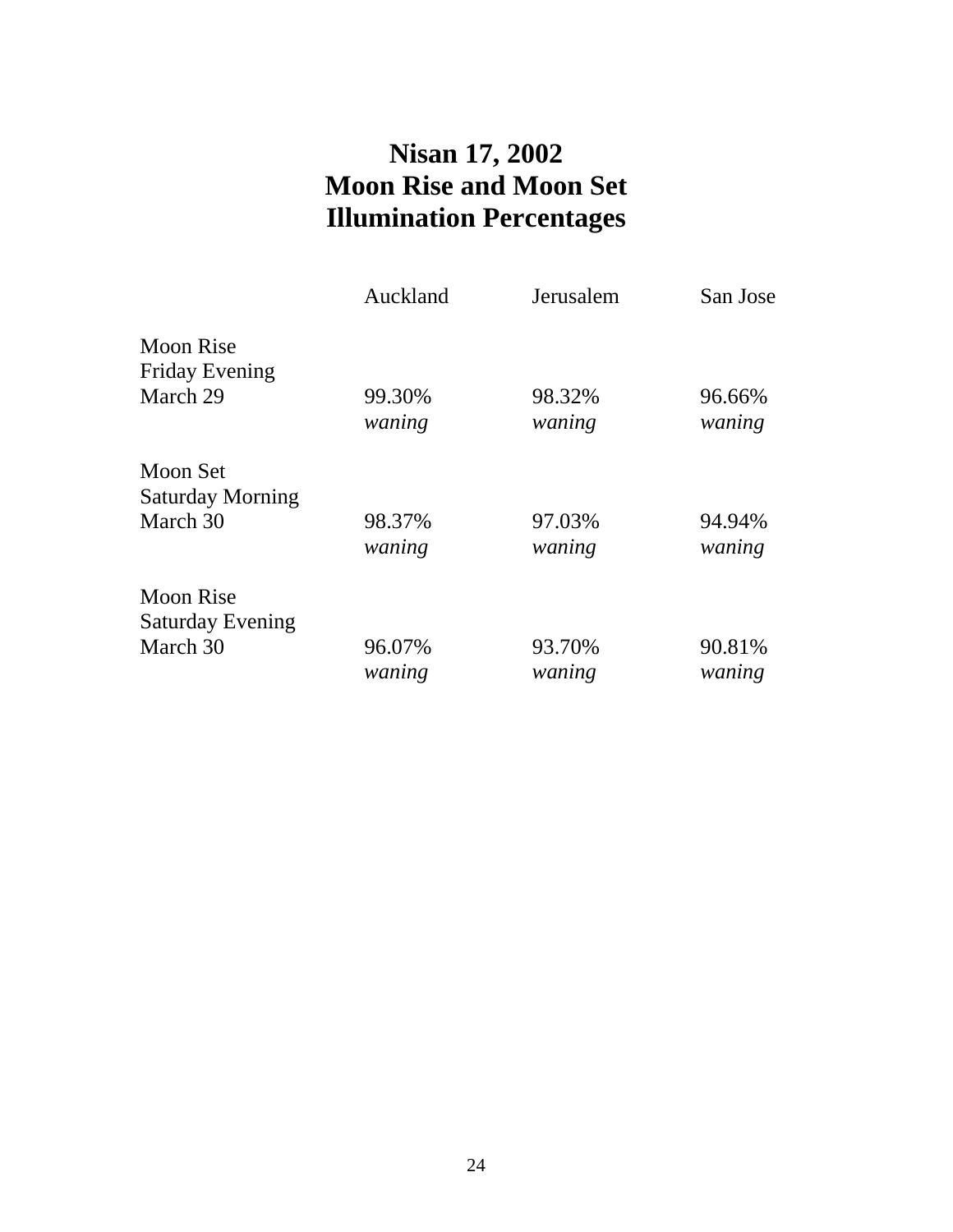## **Tishri 15, 2002 Moon Rise and Moon Set Illumination Percentages**

|                                     | Auckland | Jerusalem | San Jose |
|-------------------------------------|----------|-----------|----------|
| Moon Rise<br><b>Friday Evening</b>  |          |           |          |
| September 20                        | 98.29%   | 99.03%    | 99.57%   |
|                                     | waxing   | waxing    | waxing   |
| Moon Set<br><b>Saturday Morning</b> |          |           |          |
| September 21                        | 99.19%   | 99.54%    | 99.80%   |
|                                     | waxing   | waxing    | waxing   |
| <b>Moon Rise</b>                    |          |           |          |
| <b>Saturday Evening</b>             |          |           |          |
| September 21                        | 99.77%   | 99.75%    | 99.49%   |
|                                     | waxing   | waning    | waning   |